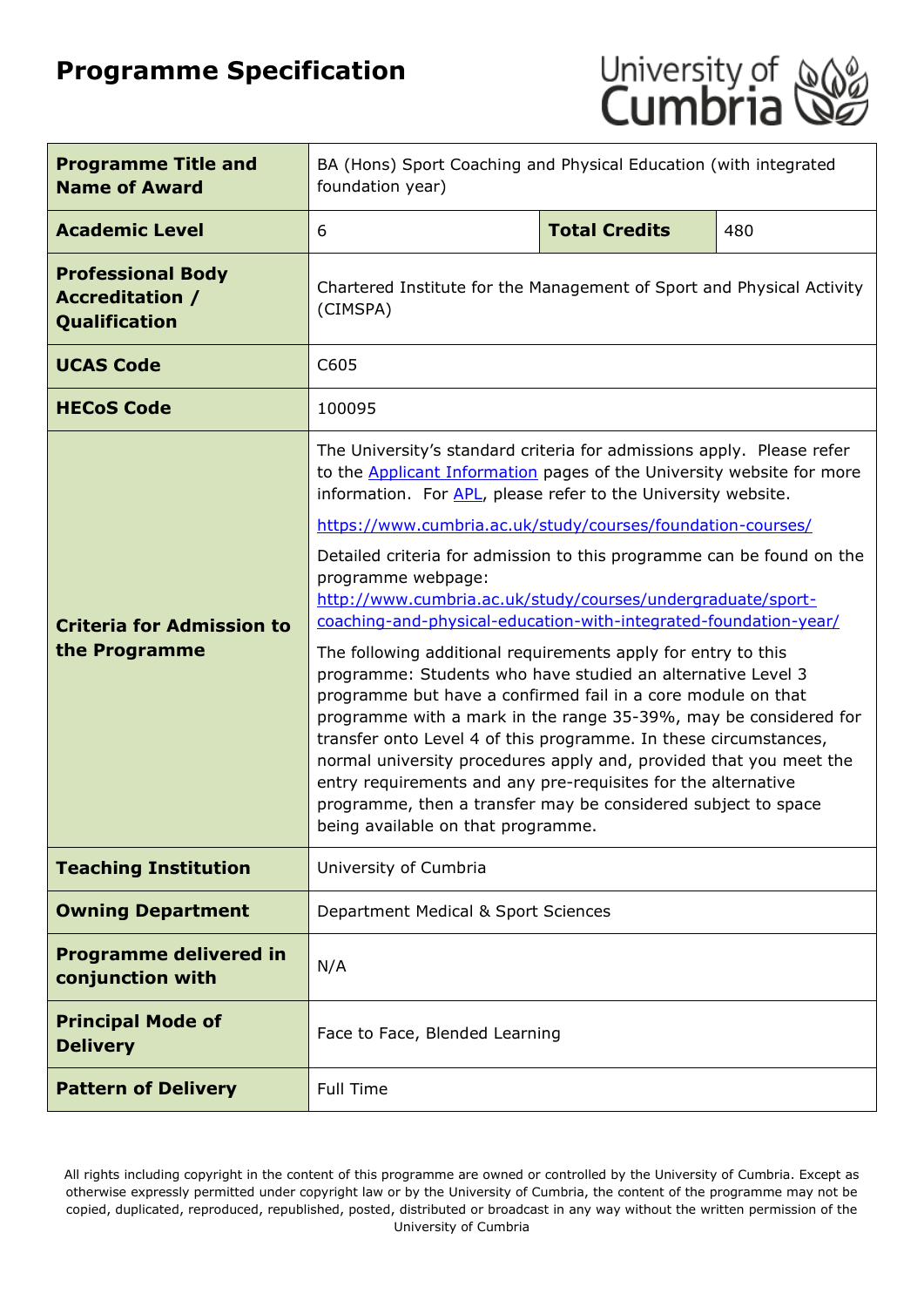| <b>Delivery Site(s)</b>                                        | Lancaster                                                                                                                                                           |  |  |
|----------------------------------------------------------------|---------------------------------------------------------------------------------------------------------------------------------------------------------------------|--|--|
| <b>Programme Length</b>                                        | <b>Bachelor Degree (Ordinary and Honours):-</b><br>4 years Standard registration period (full-time)<br>8 years Maximum Registration period                          |  |  |
| <b>Higher Education</b><br><b>Achievement Report</b><br>(HEAR) | Upon successful completion of this programme, you may receive a<br>Diploma Supplement/Higher Education Achievement Report (HEAR).                                   |  |  |
|                                                                | You may be awarded one of the following Exit Awards if you fail to<br>achieve the requirements of the full programme.<br>Foundation Certificate Sport (120 credits) |  |  |
| <b>Exit Awards</b>                                             | Certificate in Higher Education Sport Coaching and Physical Education<br>(240 credits)                                                                              |  |  |
|                                                                | Diploma in Higher Education Sport Coaching and Physical Education<br>$(360 \text{ credits})$                                                                        |  |  |
|                                                                | BA Sport Coaching and Physical Education (420 credits)                                                                                                              |  |  |
| <b>Period of Approval</b>                                      | 2020 - 2026                                                                                                                                                         |  |  |

This programme has been approved (validated) by the University of Cumbria as suitable for a range of delivery modes, delivery patterns, and delivery sites. This level of potential flexibility does not reflect a commitment on behalf of the University to offer the programme by all modes/patterns and at all locations in every academic cycle. The details of the programme offered for a particular intake year will be as detailed on the programme webpage:

[http://www.cumbria.ac.uk/study/courses/undergraduate/sport-coaching-and-physical-education-with](http://www.cumbria.ac.uk/study/courses/undergraduate/sport-coaching-and-physical-education-with-integrated-foundation-year/)[integrated-foundation-year/](http://www.cumbria.ac.uk/study/courses/undergraduate/sport-coaching-and-physical-education-with-integrated-foundation-year/)

# **Cumbria Graduate Attributes**

Throughout your studies, you will be provided with the skills and knowledge relevant to the global workplace. All successful graduates of the University of Cumbria will be:

- Enquiring and open to change
- Self-reliant, adaptable and flexible
- Confident in your discipline as it develops and changes over time
- Capable of working across disciplines and working well with others
- Confident in your digital capabilities
- Able to manage your own professional and personal development
- A global citizen, socially responsible and aware of the potential contribution of your work to the cultural and economic wellbeing of the community and its impact on the environment
- A leader of people and of places
- Ambitious and proud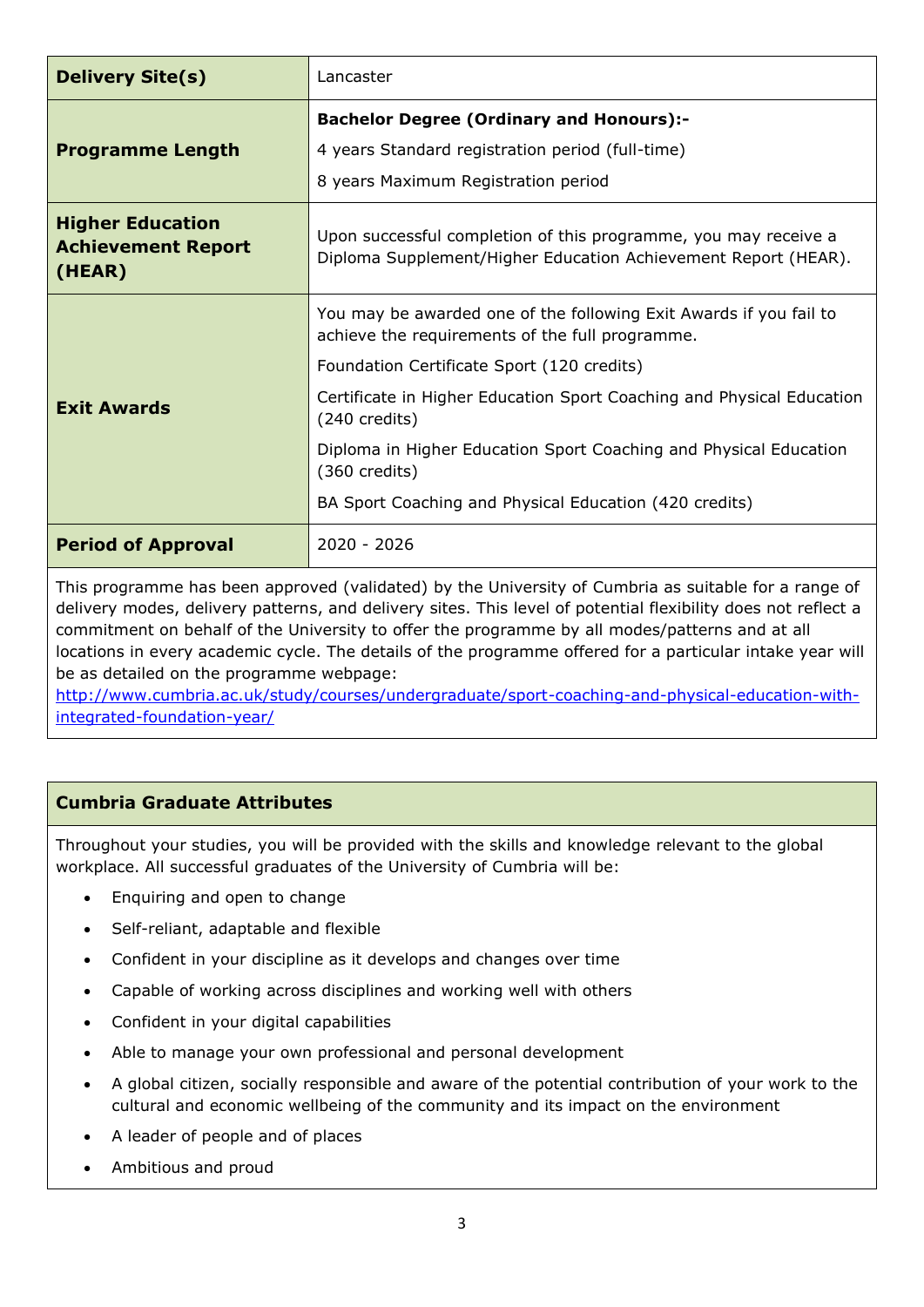## **Programme Features**

#### **Overview**

This programme blends academic rigour and vocational skills with a focus on physical education, sport coaching and sport development. It consistently links up-to date multi-disciplinary theory with practical skills via experiential learning. The programme is designed to appeal primarily to those seeking careers in sport coaching, physical education/sport teaching in primary, secondary and tertiary sectors (further post-graduate study would be required) and sport development officers within national governing bodies and local authorities.

Furthermore, educational content and skills across levels 4-6 of the programme have been mapped against the Chartered Institute for the Management of Sport and Physical Activity (CIMSPA) in relation to the benchmark requirements for **5 separate professional standards; assistant coach, coach, safeguarding and protecting children, working with children and working in the school environment**. The CIMSPA qualification is integrated into the programme at no additional cost or workload, and awarded by the CIMSPA accreditor on successful completion of the relevant modules which have been mapped to the CIMSPA standards.

#### **Integrated Foundation Year**

The integrated foundation year (Year 0) provides the opportunity for you to settle into University life and gain the confidence and skills to succeed in your chosen sport degree through participating in a supportive academic, personal and professional development programme.

The Level 3 modules provide a good grounding for you to develop your academic and study skills to progress onto higher levels of study (Levels 4-6). This route offers a unique opportunity for developing your problem-solving skills, intellectual, scientific, practical and investigative skills that underpin the inter-disciplinary approach to the study of Sport whilst providing you with a grounding in essential university skills and nurturing your career aspirations. Students on the Sport foundation year will study six modules that explore the theoretical concepts that underpin the study sport coaching and physical education. Sport in Action will introduce the key scientific disciplines that underpin the study of sport alongside developing your awareness of the specific issues relating to coaches and physical educators working with a broad range of population groups. Through other modules you will gain a knowledge and understanding of the contemporary issues in sport, an appreciation of the challenges experienced by sport professionals and organisations. You will join with other foundation year students, from a range of disciplines, for some of your modules. Cross-cultural awareness and engagement is encouraged through the module Contemporary Issues and the Media in which you will be investigating key contemporary issues relating to your subject area through the lens of the media and analysing the role and influence the media has on societies appreciation of these issues. Individual Case Study that also develops your problem based learning skills and creates a rich platform for the interchange of ideas. Leading and Managing individuals and Organisations will provide you with a deeper appreciation of organisational structures and the psychology of working with athletes and children and leading others.

Throughout the integrated foundation year you will have the opportunity to develop your professional skills by developing key soft skills such as communication, team working, self-management and organisation. During the generic university wide modules, you will make links with the careers team to discuss your skill development and to help you reflect on how these link to your employability and graduate skills. This will be accompanied by working on your digital skills profile, ensuring you have access to the universities MOOC's and 'Linked in Learning' to help build upon your current level of IT literacy.

## **Unique Selling Points**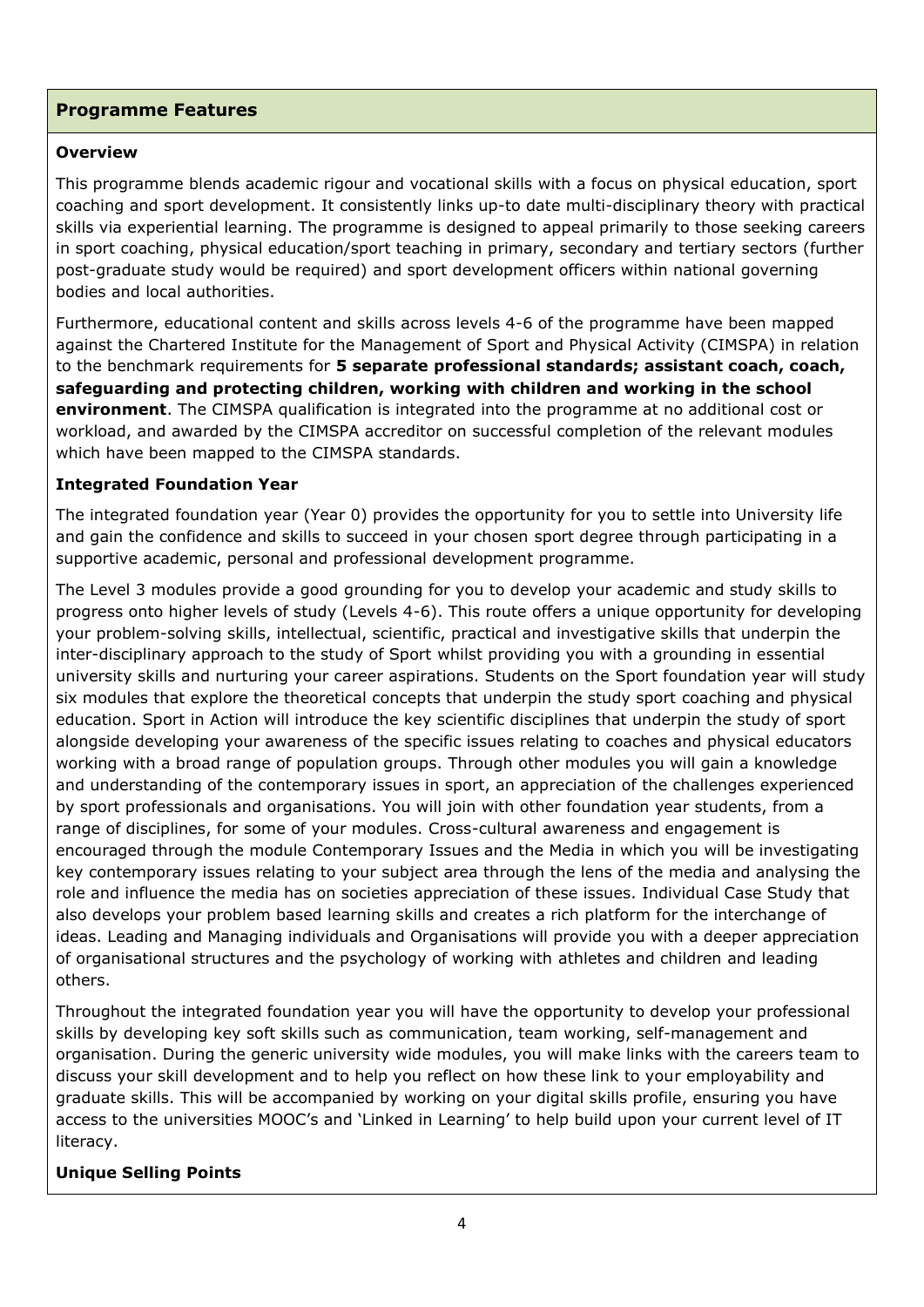There are several unique selling points of the programme and the first one is the plethora of opportunities you will have to use the knowledge and understanding developed through the programme whilst working in a range of different contexts. These include working with children from local schools, community groups and performance athletes from the beginning of your programme. You will be also be assessed whilst working with these groups which significantly increases the authenticity of assessment.

Secondly, you will complete a residential at Level 5 as part of the Outdoor and Adventurous Activities module. This will take place in the UNESCO World Heritage status Lake District National Park and will provide you with the opportunity to experience a range of outdoor and adventurous activities and develop your understanding of how the outdoor environment can be used to educate children and young people.

Another unique selling point of the programme is the work based learning module at level 5 which will be negotiated between yourself, the module leader and the placement provider. This allows you to identify and ascertain your own placement opportunity which can be aligned to future career options. You will be mentored by a workplace colleague and you will be assigned an academic mentor as well as receiving the support and guidance of the module leader. Regular meetings will be scheduled to check progress and the Placement Unit will assist in ensuring the necessary documentation is completed. Past students have undertaken placements in a diverse range of organisations which have included:

a) Primary, secondary, state, independent and special educational schools;

b) Professional sports clubs e.g Chelsea Football Club, Nottinghamshire Cricket Club, Barrow AFC, Carlisle United FC;

c) National governing bodies of sport e.g. British Cycling, British Rowing, Westmorland FA, Cumberland FA;

- d) International Sports camps;
- e) Local authority sport departments;
- f) Gyms and leisure centres;
- g) Charitable Trusts.

# **Distinctive Features**

There are three distinctive features of the programme, the first of which is its emphasis on experiential learning through its applied and vocational nature. You will study a range of academic disciplines, delivered with an applied focus on the complex reality which is modern physical education, sport coaching and sport development. Development of more advanced problem solving, critical thinking, analytical and evaluative skills, emotional intelligence, leadership, confidence and lifelong learning will feature strongly throughout many of the modules at each level of the programme.

The second distinctive feature is the flexible nature of the delivery of the programme, which utilises a range of applied learning strategies with a strong emphasis on the skills and practices involved in physical education, sport coaching and sport development, alongside an understanding of vocational practice in these contexts. As most of the work is practitioner based, the majority of learning will be on a face to face basis, however, the use of learning technologies such as a virtual learning environment (Blackboard) will be extensive throughout the programme. A variety of assessment methods will be used, most of which require an 'assessment for learning' and 'independent' approach to study.

Thirdly, the programme includes a strong focus on **employability** and **personal enhancement.** You will be provided with the opportunity to achieve a vast range of additional qualifications throughout the entirety of the programme, free of charge. These may include the 1<sup>st</sup>4sport Level 2 Certificate in Coaching Multi-Skills Development in Sport, The FA Primary Teachers Award, The FA Secondary Teachers Award, Walk to Health Leaders Award, Boccia Leaders Award, Change4Life and StreetGames qualifications.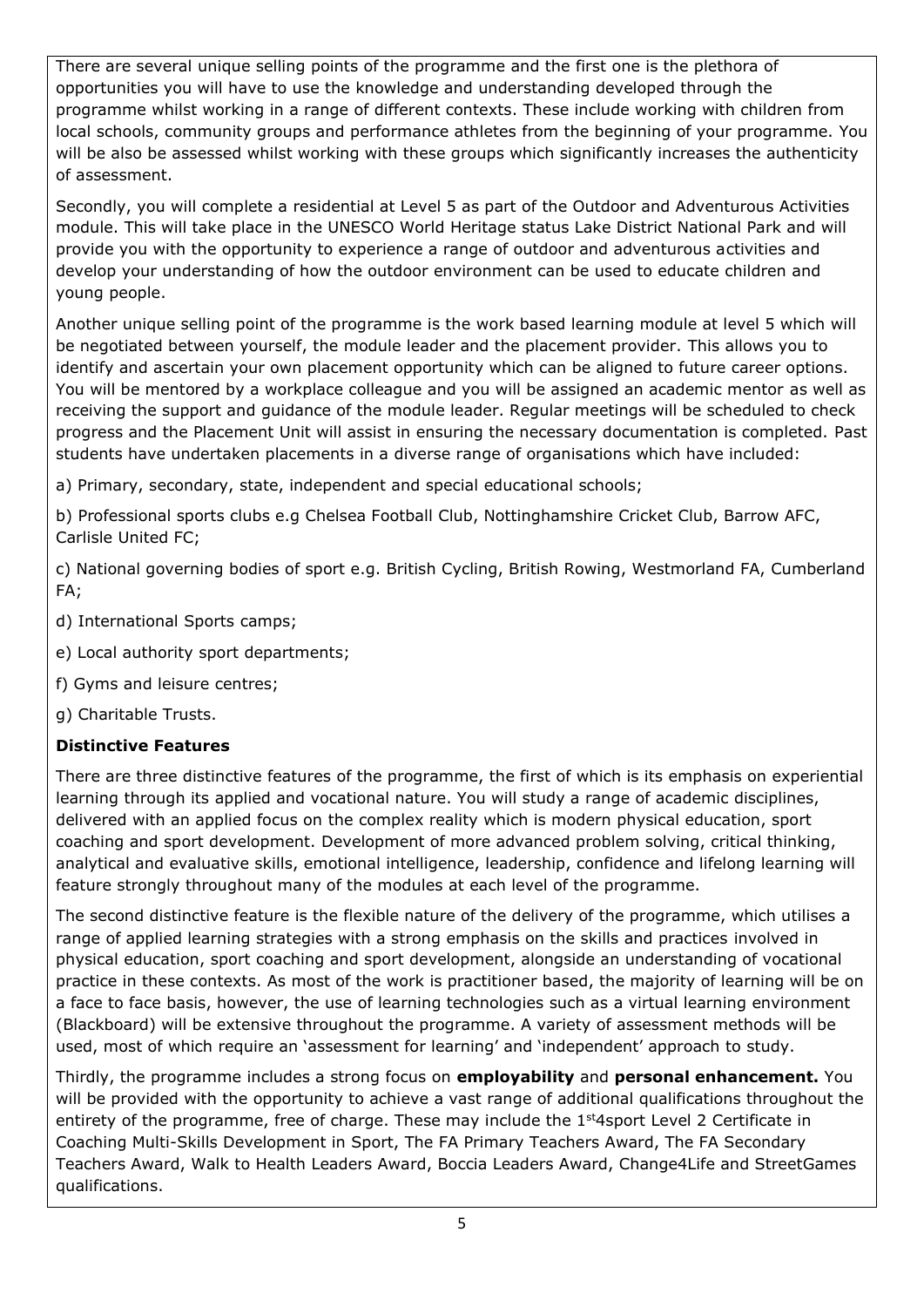You will make links with the careers team to discuss your skill development and to help you reflect on how these link to your employability and graduate skills. This will provide you with the opportunity to identify, reflect on, and improve personal and professional strengths related to career development in physical education, sport coaching and sport development. This employability focus will allow you to develop and demonstrate practical competencies, communication and interpersonal skills, professionalism, organisation, time management, and presentation skills. You will have the opportunity to work on your digital skills profile, ensuring you have access to the universities MOOC's and 'Linked in Learning' to help build upon your current level of IT literacy.

You will also complete a research project in a subject area of your choice at Level 6. This helps build research skills and may help you progress to further study such as post-graduate teacher training, Masters study or even PhD study. Indeed, in recent times a large number of University of Cumbria undergraduates have presented their research at national student conferences on topics such as coaching philosophy, anxiety in sport, confidence in sport and youth coaching practice.

## **Aims of the Programme**

## The overall aims of the Programme are:

- 1. To provide a supportive transitional route into higher education equipping students with the skills essential for successful participation in academic study
- 2. To develop knowledge and understanding of the multi-disciplinary and interdisciplinary theory and practice in the context of physical education teaching and/or sport coaching and sport and physical activity development.
- 3. To develop knowledge and understanding of the social, economic and cultural impact of sport and physical education in the UK.
- 4. To develop knowledge and understanding of the policy, planning, development and delivery of physical education, sport coaching, and sport and physical activity development in the UK.
- 5. To develop knowledge and understanding of the methods of enquiry, interpretation and evaluation of findings relevant to physical education, sport coaching and related sport and/or health development.
- 6. To develop knowledge and understanding of the human responses to physical education, sport coaching and physical activity, particularly in children and young people.
- 7. To develop knowledge and understanding of vocationally relevant practitioner skills, including reflection, within the physical education, sport coaching, sport development and/or health development domains.
- 8. To provide opportunities for student achievement in subject-related, key personal and social skills.
- 9. To enhance the employment prospects of graduates and promote lifelong learning.
- 10. To promote sustained, independent intellectual work that provides evidence of critical analysis, evaluation and synthesis.

## **Level Descriptors**

Level Descriptors describe in general terms the expected outcomes you will achieve at each level of study as you progress through your programmes. They describe the relative demand, complexity,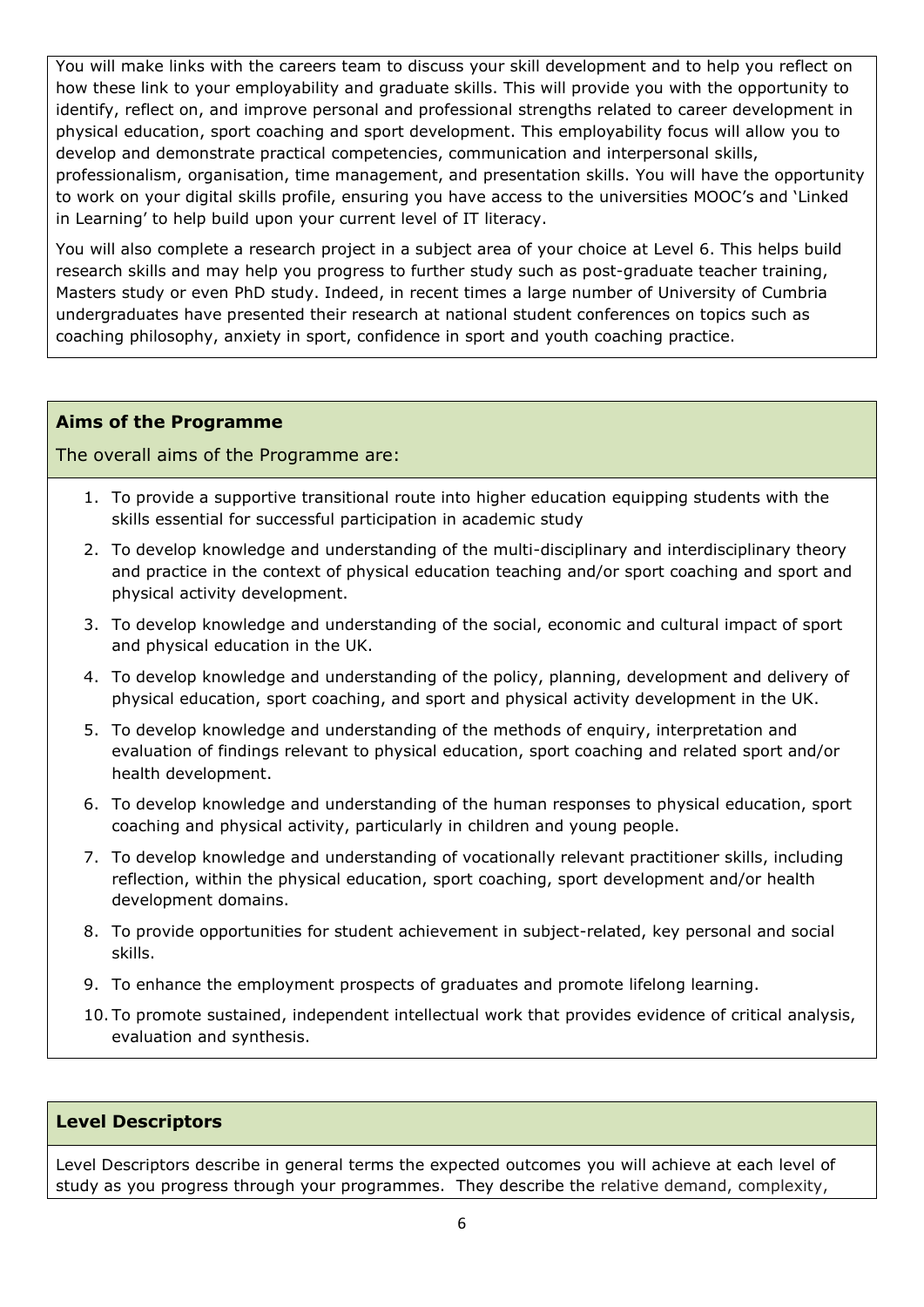depth of learning and learner autonomy associated with a particular level of learning and achievement. The University's Level Descriptors are aligned to the national Framework for Higher Education [Qualifications](http://www.qaa.ac.uk/en/Publications/Documents/qualifications-frameworks.pdf) (FHEQ) and are a key mechanism for ensuring the academic standards of the University's provision.

At Level 3: (Usually Year 0 undergraduate), you will be able to:

- Recognise the breadth of the field of study and apply the skills of manipulation of knowledge to make informed judgements within routine contexts and with guidance.
- Begin to work beyond defined contexts
- Apply established approaches to solving well defined problems, showing emerging recognition of the complexity of associated issues and communicate outcomes effectively in an appropriate format
- Within a defined context and under guidance, evaluate personal and workplace experience and manage information and data from a range of sources appropriate to the field of study.

At Level 4: (Usually Year 1 undergraduate), you will be able to demonstrate that you have the ability:

- To apply a systematic approach to the acquisition of knowledge, underpinning concepts and principles and deploy a range of subject specific, cognitive and transferable skills.
- Evaluate the appropriateness of different approaches to solving well defined problems and communicate outcomes in a structured and clear manner.
- Identify and discuss the relationship between personal and work place experience and findings from books and journals and other data drawn from the field of study.

At Level 5: (Usually Year 2 undergraduate), you will be able to demonstrate that you have the ability:

- To apply and evaluate key concepts and theories within and outside the context in which they were first studied.
- Select appropriately from and deploy a range of subject-specific, cognitive and transferable skills and problem solving strategies to problems in the field of study and in the generation of ideas effectively communicate information and arguments in a variety of forms.
- Accept responsibility for determining and achieving personal outcomes.
- Reflect on personal and work place experience in the light of recent scholarship and current statutory regulations.

At Level 6: (Usually Year 3 undergraduate), you will be able to demonstrate that you have the ability:

- To critically review, consolidate and extend a systematic and coherent body of knowledge.
- Critically evaluate concepts and evidence from a range of resources.
- Transfer and apply subject-specific, cognitive and transferable skills and problem solving strategies to a range of situations and to solve complex problems.
- Communicate solutions, arguments and ideas clearly and in a variety of forms.
- Exercise considerable judgement in a range of situations.
- Accept accountability for determining and achieving personal and group outcomes.
- Reflect critically and analytically on personal and work place experience in the light of recent scholarship and current statutory regulations.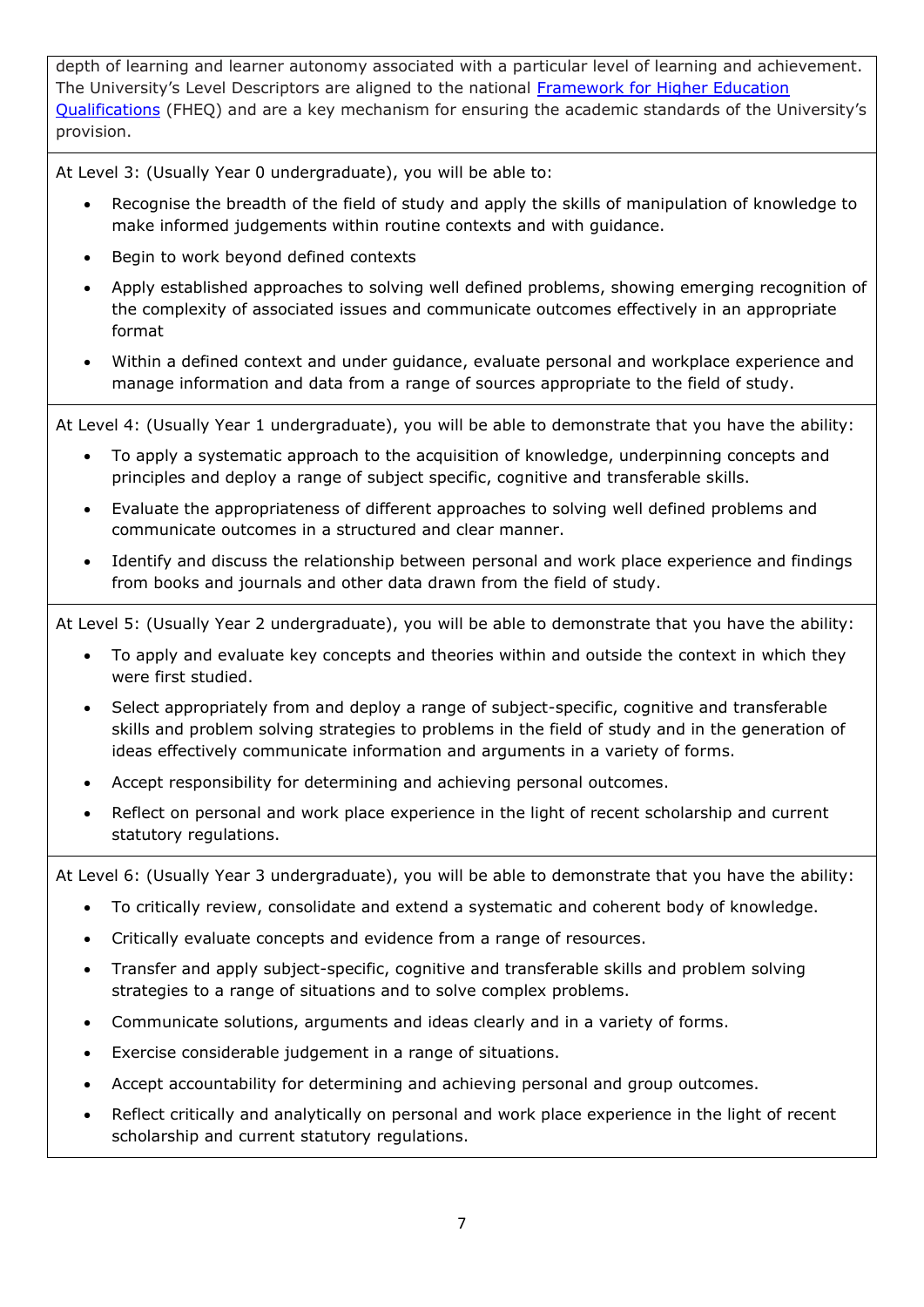## **Programme Outcomes – Knowledge and Understanding**

## The programme provides opportunities for you to develop and demonstrate the following:

It is a QAA requirement that for all Higher Education programmes, the Programme Outcomes are split by exit point so it is clear to students what outcomes they will have achieved at what stage of the programme.

#### **After 120 credits of study (FdCert) you will be able to demonstrate:**

**K1** A knowledge and understanding of a range of data collection and handling techniques applied within the context of Sport Coaching and Physical Education

**K2** The ability to apply and explain theories, models, concepts and principles that underpin the study of Sport Coaching and Physical Education

## **After 240 credits of study (CertHE) you will be able to demonstrate knowledge and understanding of:**

**K3.** Multi-disciplinary knowledge and understanding, such as pedagogy, sociology, philosophy, psychology, biomechanics and physiology that underpin teaching, coaching and sport development.

**K4.** Knowledge and understanding of a range of approaches to discipline research and the rudiments of designing, collecting and analysing different types of data.

**K5.** Knowledge and understanding of organisations, policies and structures responsible for the delivery and development of physical education, coaching and sport in the United Kingdom and the social, economic, political and cultural impacts.

#### **After 360 credits of study (DipHE) you will be able to demonstrate knowledge and understanding of:**

**K6.** Detailed knowledge and critical understanding of multiple disciplines such as pedagogy, sociology, philosophy, psychology and physiology that underpin teaching, coaching and sport development.

**K7.** Detailed knowledge and understanding of a range of approaches to discipline research and the rudiments of designing, collecting and analysing different types of data.

**K8.** Detailed knowledge and understanding of organisations, policies and structures responsible for the delivery and development of physical education, coaching and sport in the United Kingdom and the social, economic, political and cultural influences and impacts.

## **After 420 credits of study (Ordinary degree) you will be able to demonstrate knowledge and understanding of:**

**K9.** Detailed and expert knowledge of a range of specialist areas and applications in teaching, coaching and sport development.

**K10.** Increased knowledge of discipline specific sport research and of the design, collection, analysis and application of different types of research data.

**K11.** Critical and specialist knowledge of factors that influence research, policy and practice within applied sport settings.

#### **After 480 credits of study (BA Hons) you will be able to demonstrate knowledge and understanding of:**

**K12**. Detailed knowledge and specialist understanding of an area of sport that forms the basis of your empirical dissertation.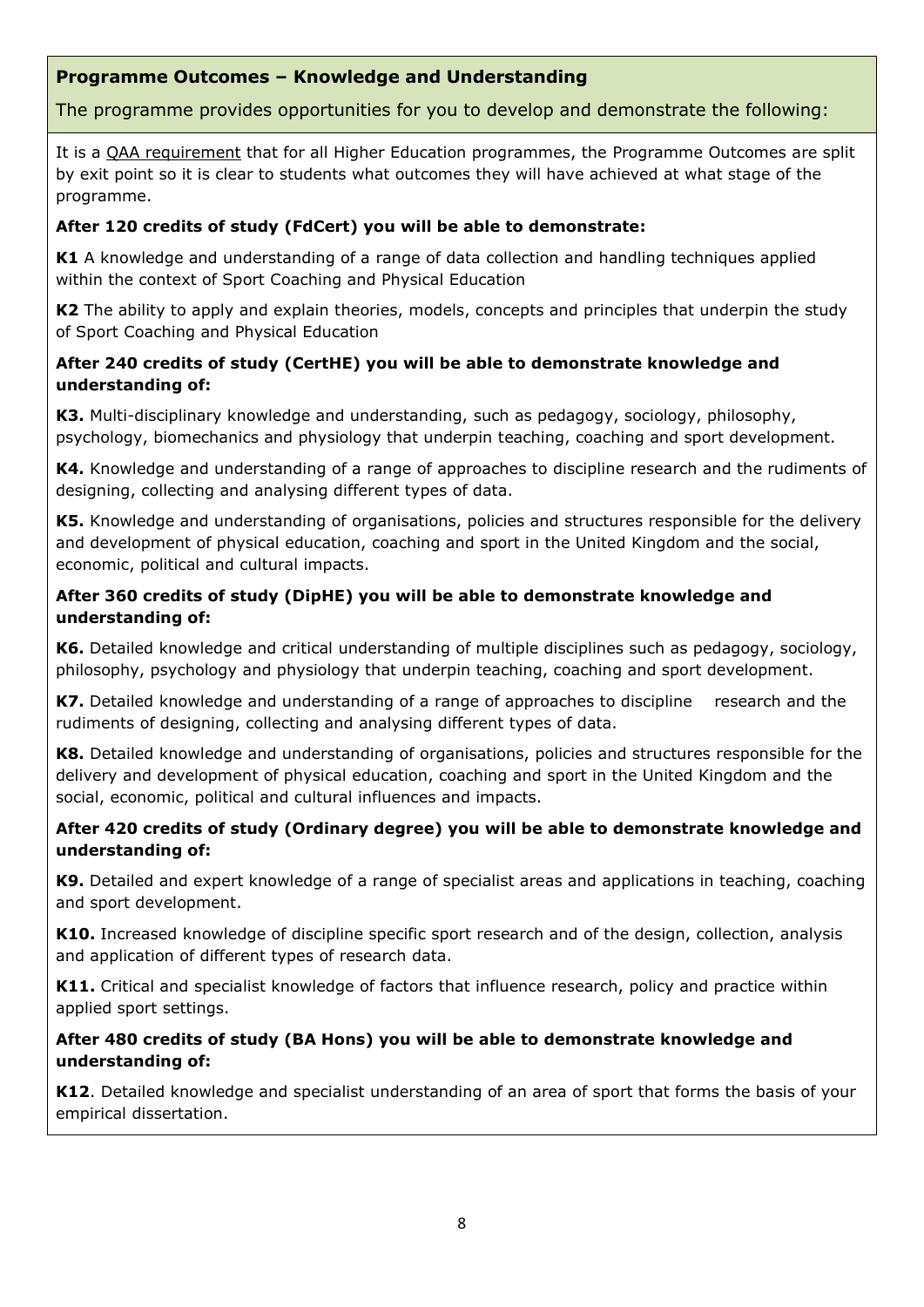# **Programme Outcomes – Skills and other Attributes (including Employability Skills)**

The programme provides opportunities for you to develop and demonstrate the following:

Programme Outcomes need to be identified for any exit awards associated with the programme. Also ensure these outcomes are numbered so they can be mapped to the Curriculum Map. For example:

## **After 120 credits of study (FdCert) you will be able to demonstrate:**

**S1.** Academic, personal and professional skills needed to succeed in higher education

**S2.** Effective problem-based learning (PBL) skills for working with people in a range of sport contexts.

**S3**. Demonstrate specific skills, techniques and competencies needed to study and work in Sport Rehabilitation

#### **After 240 credits of study (CertHE) you will be able to demonstrate skills in:**

**S4.** Demonstrate competence in a range of academic and professional skills including report writing, communication, presentation of research findings, IT, literacy, numeracy, reflection, active listening and the delivery of practical activities.

**S5.** Demonstrate time management and organisational skills including methodical planning to meet deadlines, lesson/session planning, and project planning.

**S6.** Identify, explain and apply different perspectives of teaching, coaching and sport development issues and appreciate that a range of theories and applications are involved.

**S7.** Assimilate ideas and evidence from the different perspectives in teaching, coaching, sport development and sport science.

**S8.** Develop hypotheses and research questions and conduct and participate in empirical studies involving a variety of methods of data collection and analysis techniques.

**S9.** Use a variety of tools, including specialist software and equipment in different settings.

#### **After 360 credits of study (DipHE) you will be able to:**

**S10.** Demonstrate increased competence in a range of academic and professional skills including report writing, communication, presentation of research findings, IT, literacy, numeracy, reflection, active listening, negotiation skills and the delivery of practical activities in an age and context appropriate manner.

**S11.** Demonstrate problem solving skills including evaluating the most appropriate methods of delivery, and applying knowledge to the solution of familiar and unfamiliar problems.

**S12.** Generate and test hypotheses and/or research questions.

**S13.** Design, conduct and participate in empirical studies involving a range of data collection methods.

**S14.** Critically analyse data using appropriate quantitative and qualitative techniques.

**S15.** Critically discuss practical, theoretical and ethical issues associated with the use of different methods and approaches in teaching, coaching, sport development and sport science (where appropriate).

#### **After 420 credits of study (BA) you will be able to:**

**S16.** Demonstrate highly effective team working and negotiating skills in group projects and event delivery, including expressing evidence based opinions and ideas in a collaborative and well supported manner to reach agreements and solutions.

**S17.** Critically evaluate and effectively present research findings using a range of presentation media;

**S18.** Demonstrate increasing sophistication in academic, professional and graduate skills (e.g.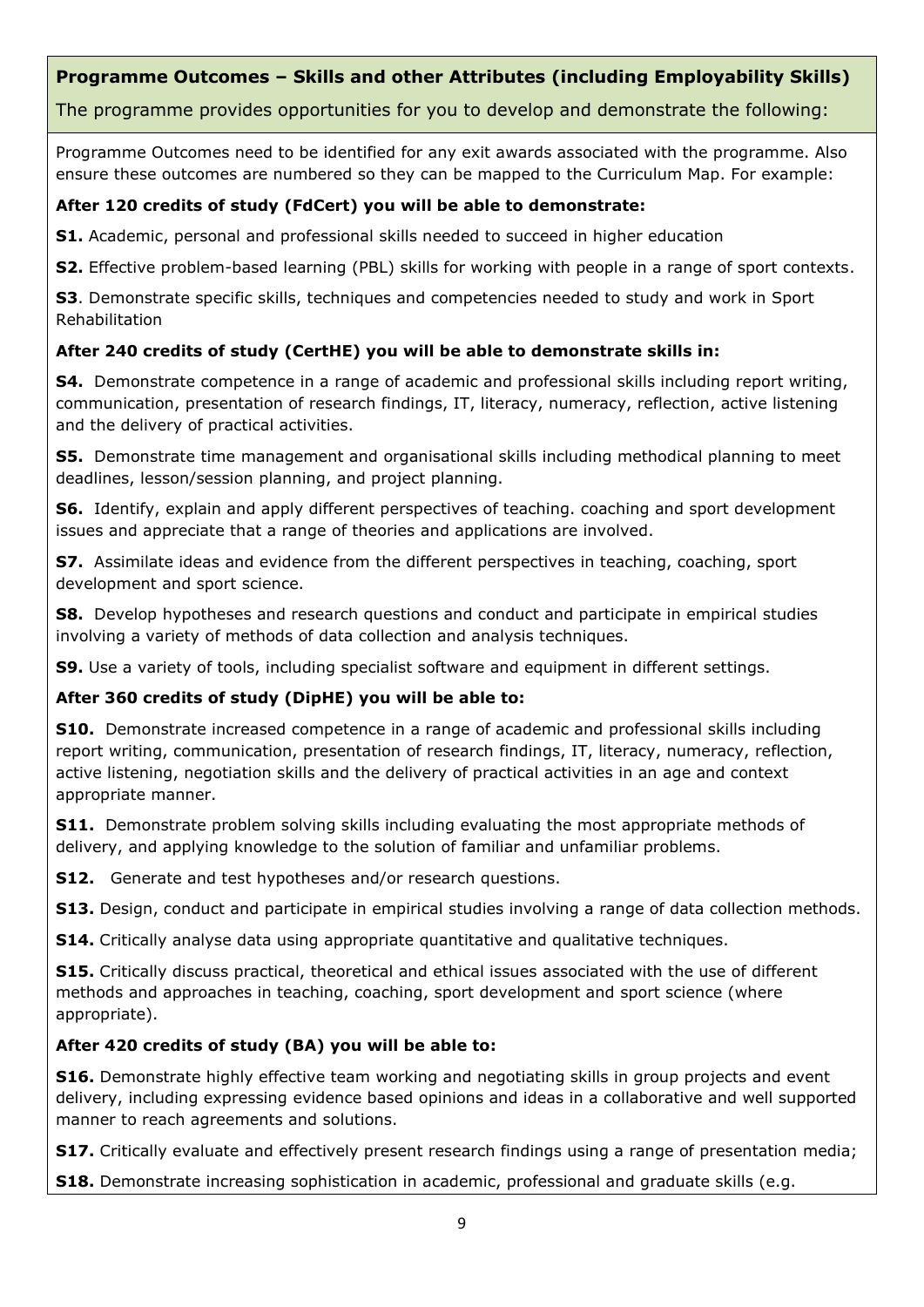communication, IT, literacy, numeracy, reflection, active listening, negotiation skills, decision making, problem solving and critical thinking).

**S19.** Critically discuss teaching, coaching and other discipline specific theory, evidence and research methods.

# **After 480 credits of study (BA Hons) you will be able to demonstrate:**

**S20.** Planning, design, execution and communication through a sustained piece of independent study, which provides evidence of critical engagement with, and interpretation of, appropriate data within the chosen field, and which may challenge previously held assumptions.

# **External and Internal Reference Points**

The following Subject Benchmark Statements and other external and internal reference points have been used to inform the Programme Outcomes:

At the centre of the [University's mission](http://www.cumbria.ac.uk/AboutUs/Services/HR/Vacancies/MissionVisionAndValues.aspx) is the provision of an accessible and outstanding student experience and we aim to ensure as many people as possible benefit from the transformational opportunities provided by higher education. Our [Corporate Strategy](http://www.cumbria.ac.uk/Public/VCO/Documents/Communications/Publications/Corporate-Strategy-2012-17.pdf) demonstrates the University's firm commitment to accessible higher education, in terms of widening participation and access. It also recognises that the University has a regional commitment to an area with significant pockets of low participation, low educational aspiration and attainment in higher education.

The Foundation Year is designed for students who have the ability to study for a degree but don't have the qualifications to enter directly onto a three year (FT) honours degree. It therefore attracts many students from non-traditional educational backgrounds and under-represented groups.

Quality Assurance Agency generic skills and behaviours and subject-specific benchmarks for the Events, Hospitality, Leisure, Sport and Tourism (EHLST) subject grouping which can be found at:

[http://www.qaa.ac.uk/en/Publications/Documents/SBS-Events-Hospitality-Leisure-Sport-Tourism-](http://www.qaa.ac.uk/en/Publications/Documents/SBS-Events-Hospitality-Leisure-Sport-Tourism-16.pdf)[16.pdf](http://www.qaa.ac.uk/en/Publications/Documents/SBS-Events-Hospitality-Leisure-Sport-Tourism-16.pdf)

# **Quality Management & Enhancement**

The following will be considered when undertaking review and oversight:

- · The UK Quality Code for Higher Education, specifically programme monitoring and review
- · The Equality Impact Assessment (EIA) for the programme owned by the University of Cumbria.

With regard to the core processes for maintaining, managing and governing the programme, the University of Cumbria employs a range of strategies to ensure that oversight is comprehensive. Annual university wide monitoring of the programme, governed by the UK Quality Code for Higher Education, ensures that teaching and programme content is fit for purpose and maintained accordingly.

Student and staff forums are held each semester and provide an accessible forum for the debate and discussion of issues relating to the student academic experience and any other aspects of University life which students feel relevant across a set of programmes.

The Student Success and Academic Support Committee, which has broad representation from both students and staff also provides a transparent vehicle by which student success and support can be guided by best practice and identified need.

All of these systems and processes are in place to maintain the quality of the programme and to provide governance and oversight in a transparent manner so as to ensure quality is translated into practice. All academic programmes are owned by the University of Cumbria and, as such, they will remain accountable for academic quality assurance as determined by internal policy and processes,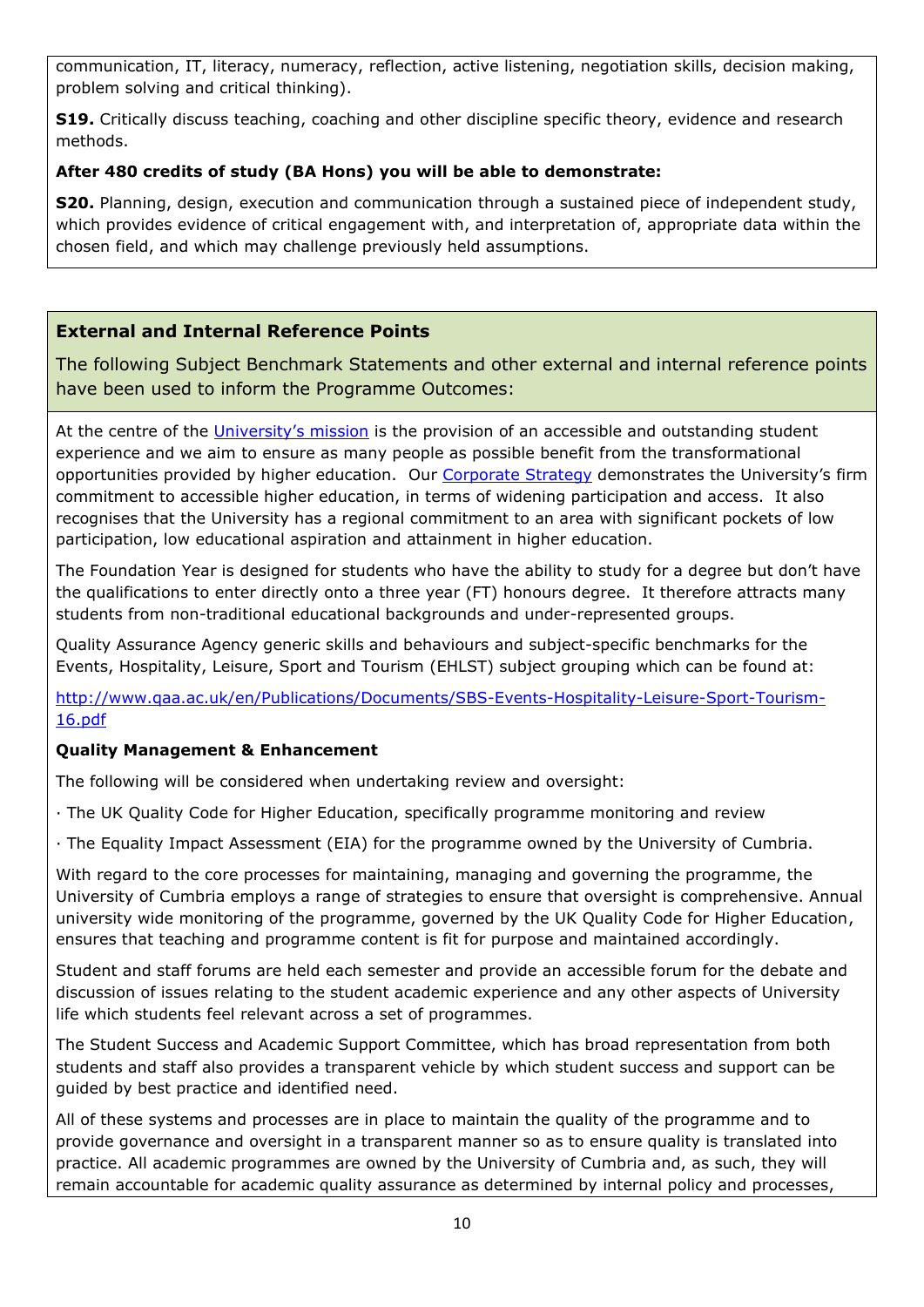which are compliant with QAA processes and the Teaching Excellence Framework (TEF).

The following documents and links below provide access to key documents that relate to policy and strategy and you are invited to take the opportunity to familiarise yourself with the content:

Department of Medical and Sport Sciences Business Plan 2016 – 2021

Other internal reference points may include:

[UoC Strategic Plan](https://www.cumbria.ac.uk/about/publications/strategic-plan/)

[UoC Learning, Teaching and Assessment Strategy](https://www.cumbria.ac.uk/media/university-of-cumbria-website/content-assets/public/aqs/documents/LearningTeachingAssessmentStrategy.pdf)

[UoC Academic Regulations and Academic Procedures and Processes](https://www.cumbria.ac.uk/about/organisation/professional-services/academic-quality-and-development/academic-regulations/)

## **Graduate Prospects**

By studying the BA (Hons) Sport, Coaching and Physical Education programme you will not only be gaining extensive theoretical knowledge and practical skill competence of your chosen topic of study, but also developing a range of relevant transferrable skills which you can use to gain work during and after your study.

Graduates progressing from the programme can progress to study for a Post-Graduate Certificate in Education and many have gained employment as teachers (often specialising in physical education) within a diverse range of organisations including primary, secondary, state, independent and special educational schools.

Some students have established their own coaching business operating within schools and local communities and many graduates have gained employment as sport development officers with national governing bodies of sport (British Cycling, British Rowing, British Equestrian Federation, Cricket Scotland) and local authorities.

A number of alumni have forged careers as performance analysts whilst others have secured performance coaching positions in professional sports clubs (e.g. Manchester United FC, Blackburn Rovers FC, Tottenham, Hotspur FC, Morecambe FC, Carlisle United FC).

Some students have chosen to progress on to Masters programmes and PhD study and are employed within further and higher education institutions.

Many modules across each level of the programme are linked to **5 professional standards** from CIMSPA and successful completion of these modules will enable you to graduate with assistant coach, coach, safeguarding and protecting children, working with children, and working in the school environment qualifications to increase your employability in the fields of teaching, coaching and sport development. However, all CIMSPA qualificatory relevant module assessment items must be passed in order for you to successfully pass and obtain the qualifications. Further detail is available in separate CIMSPA mapping documents.

## **Learning, Teaching and Assessment Strategies employed to enable the Programme Outcomes to be Achieved and Demonstrated**

As a student at the University of Cumbria, you are part of an inclusive learning community that recognises diversity. You will have opportunities to learn by interacting with others in a collegiate, facilitative and dynamic learning environment. Teaching, assessment and student support will allow equal and equitable opportunities for you to optimise your potential and develop autonomy.

We seek to create a stimulating and innovative community of learning, whether encountered on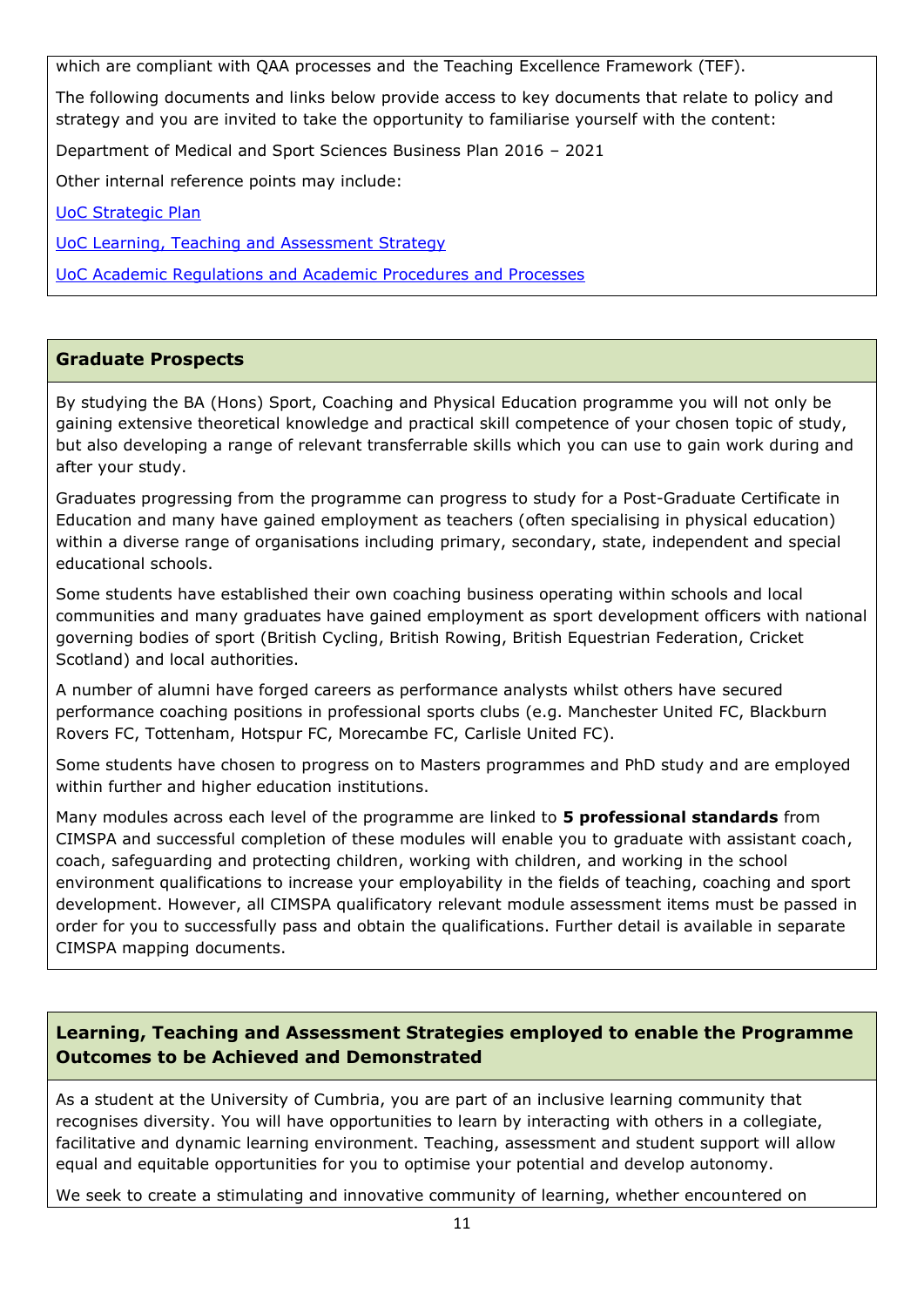campus or at a distance, on placement or in the workplace. Facilitated by our expert practitioner staff, you will experience a learning environment that is well equipped, flexible, and stimulating.

# **Learning and Teaching**

The Department of Medical and Sport Sciences want to motivate you in your foundation year studies through a variety of teaching and learning approaches that support different learners' needs and help to integrate you into university life. Transferable skills are central to learning opportunities and assessment. Students are encouraged to reflect on their skills development in learning and personal contexts so they develop their ability to make appropriate choices and decisions. Challenging and authentic tasks will be used to stretch your capabilities in real world learning and assessment resulting in a deeper approach to learning. The mode of assessment introduces you to the type of assessments you will encounter as you progress through your degree. You will undertake a range of assessments including written assignments, reports and essays, oral presentations and poster presentations, portfolios and set exercises such as producing a dvd news report. There is a strong emphasis on formative assessment in all modules to assist with the learning process.

The foundation year modules utilise a full range of UoC digital resources and learning technology where suitable; for example, through the University's virtual learning environment (Blackboard). Vocational practice opportunities form an essential part of the programme and encourages you to make meaningful links between the underpinning theoretical concepts within the subject area.

During the integrated foundation year you will be taught with students on a range of Sport programmes and students from other departments, allowing for a richer learning experience, you will be working in groups and teams to achieve solutions to set problems, researching case studies and delivering events. Each module is led by a module leader which is the lead tutor with over-arching responsibility for that module. However, one of the strengths of this programme is our team-taught approach to delivery, you will be taught on a module by more than one tutor. This ensures you are taught topics by subject specialists, experience the different delivery styles you will encounter as you progress through your programme and on modules that you share with other programmes ensures you will meet staff from your degree programme.

Learning is achieved through the integration of academic study, practical activity and vocational experiences. You will use, apply and integrate your knowledge and understanding within applied and vocational practice, and develop an enquiring approach to your studies and practice. Transferable skills are central to learning opportunities and assessment. You will be encouraged to reflect on your skills development in learning and personal contexts so you develop your ability to make appropriate choices and decisions.

A variety of teaching and learning methods are used throughout the programme and these are designed to match the learning outcomes and to support the development of independent learners with transferable skills. All these features are key in reducing attrition and increasing your satisfaction.

Learning and teaching methods are designed to:

- Be student-centred, flexible and modern whilst being challenging and stimulating.
- Support different learners' needs at different stages of development.
- Be fully supported by, and integrated with, technological approaches such as the Blackboard virtual learning environment (VLE).
- Actively ensure the two-way link between theory with practice.
- Be fair, objective and impart academic rigour to the learning and teaching processes.
- Develop you as an independent and self-directed learner, inculcating the ethos of reflective learning.
- Develop your ability to learn effectively so that you are performing academically at level 6 in terms of achieving the programme aims and outcomes through a variety of assessments, including an in-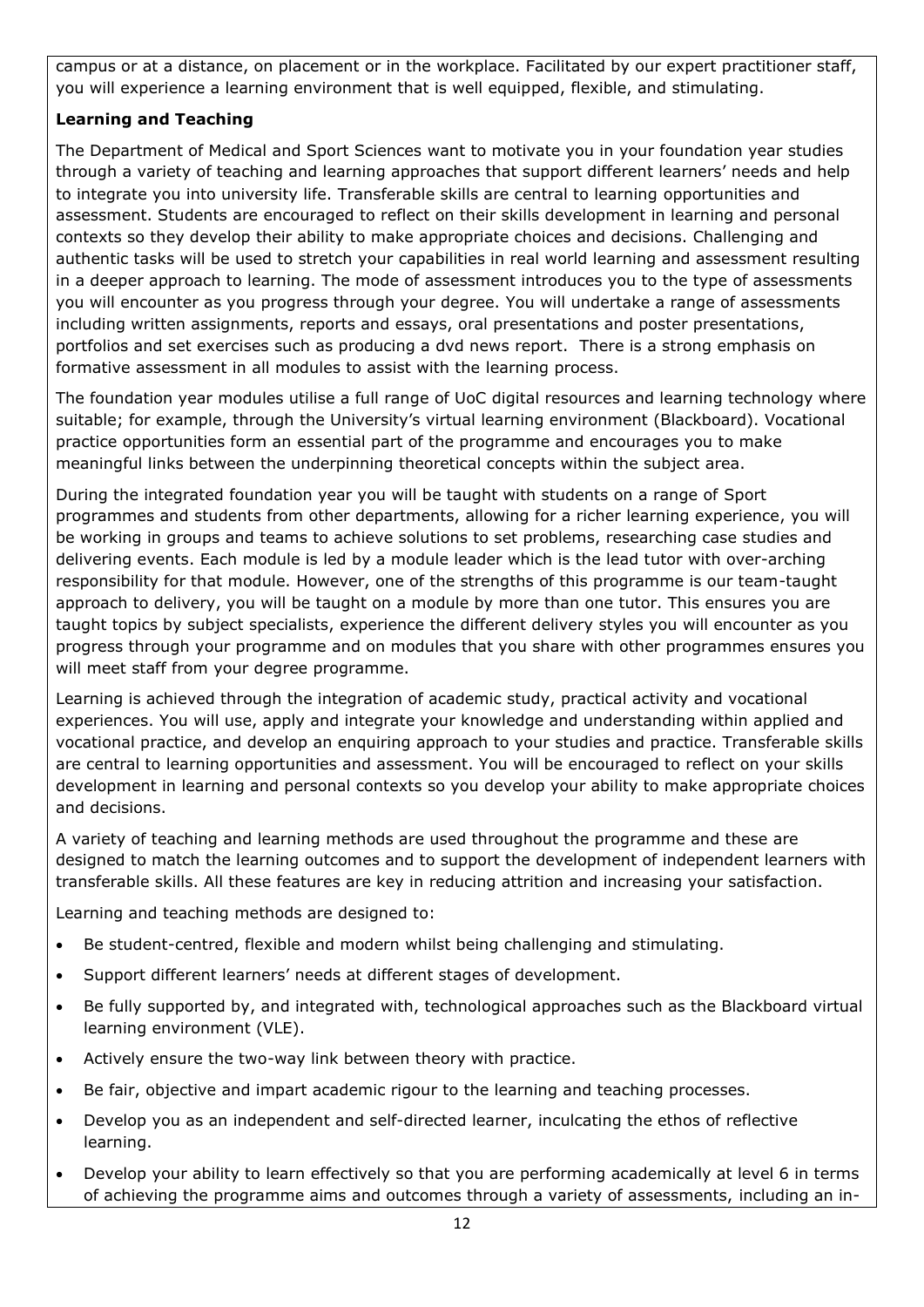depth, evidence-based research dissertation.

Modules are delivered with a mixture of formal contact time, directed and blended learning and independent learning. The proportion of the methods used varies with the focus of each module. You will develop your academic skills and become progressively more independent in your learning. Key knowledge and understanding is acquired through a wide range of teaching methods including lectures, seminars, workshops, problem-solving tasks, laboratory-based practical work, practical teaching/coaching sessions, group work, observational learning, research projects, vocational placement, private and directed study.

Modules utilise a full range of UoC digital resources and learning technology where suitable; for example, through the University's virtual learning environment (Blackboard). Vocational practice opportunities form an essential part of the programme and encourage you to make meaningful links between the underpinning theoretical concepts within your subject area

# **Summative and Formative Assessment**

Modules use formative and summative assessment so that you progress through a module in a structured and constructive manner and build knowledge in a coherent and logical way. Formative assessments are designed so that feedback on your individual performance is provided prior to the submission of the final, summative assessment and will occur regularly to inform your progress and performance. Formative work does not contribute to the final module mark or the credit awarded.

Formative tasks and assessments will feature in all modules and provide you with further learning opportunities, alongside skill development, for example non-graded presentation skills, delivery and reflection. The formative tasks and assessments will enable you to:

- a) Develop preparatory knowledge to support the production of summative assessment;
- b) Produce and refine work leading into the summative assessment;
- c) Utilise reflection and feedback for areas of weakness in preparation for summative assessment;
- d) Measure, develop and practice skills in relation to employability skills and subject specific concepts.

A varied diet of assessment methods will be utilised and they reflect the multi-disciplinary nature of this programme and the increasing demand for employment ready graduates. Assessment methods are specified in each module guide and will include:

- Practical presentations
- Research reports/written assessments.
- Data analysis and interpretation.
- Class presentations (individual and group).
- Poster presentations and conferences.
- Reflective learning \*portfolios (placement module).

\*Portfolios may be comprised of a number of pieces of work which together provide evidence of learning and demonstrate achievement of learning outcomes in a variety of modes. For example, written pieces as well as video recordings of practical activities or presentations, power point slides, a series of reflections or on-line discussions are just some of the ways you may evidence your learning.

You will be required to complete a portfolio whilst on placement. You will be mentored by a workplace colleague and you will be assigned an academic mentor as well as receiving the support and guidance of the module leader. Regular meetings will be scheduled to check progress and the Placement Unit will assist in ensuring the necessary documentation is completed.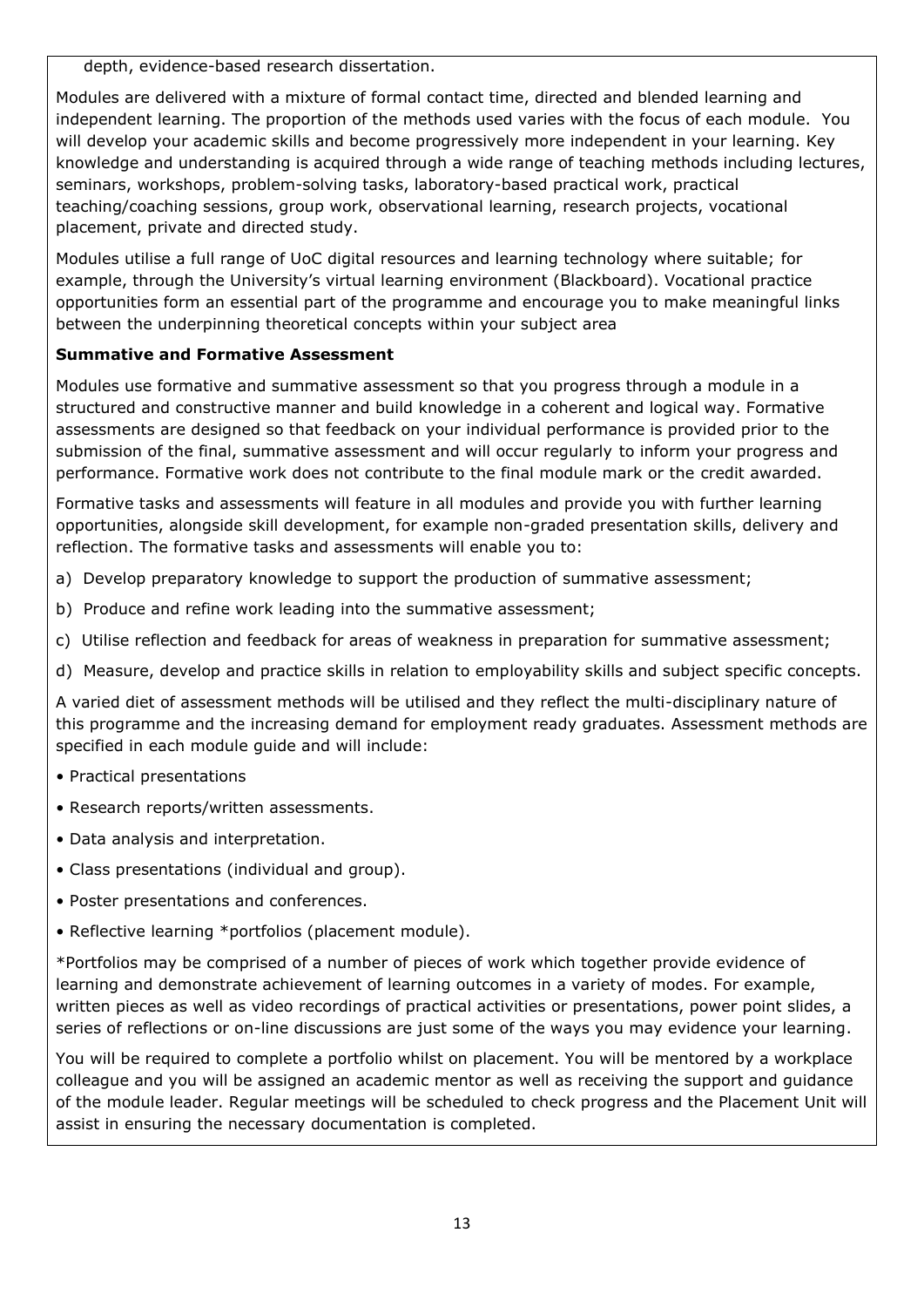## **Student Support**

We provide responsive learner support that promotes student success. Our approach to learner support is designed to support achievement and progression, champion inclusivity and accessibility, prepare you for opportunities beyond study, and promote independence and resilience, enabling you to achieve your potential.

As a student of the University of Cumbria, you will be taught by academics and expert practitioners who facilitate learning through structured inquiry. You will be provided with access to high quality academic resources through physical and digital libraries and will be supported to develop skills that enable you to become a critical, reflective, discerning and independent learner and researcher.

#### **Induction**

Induction takes place during Welcome Week prior to the start of the programme. All level 3 students will share a common induction programme to provide the opportunity for you to meet with other students in your subject area and those from other level 3 foundation programs who share common university-wide modules. You will undertake a series of activities designed to form cohesion amongst the student group, to familiarise you with the University and introduce you to a range of support services and staff who are there to help you settle into university life and help you progress through your studies. You will be shown how to use our Virtual Learning Environment (VLE) which is called 'Blackboard' and how to submit assessments using 'Turn it In'. All students will attend centrally organised sessions, Student Life and Help is at Hand.

During the induction week you are allocated a Personal Tutor (PT), as are all students at the university, but in addition integrated foundation year students will also be supported by the level 3 subject area lead. You will also meet your dedicated Student Transition Advisor who is part of our awarding winning Learning Information and Student Support service (LiSS). They will run sessions on expectations for studying in higher education and show you around the library and learning resources. You will receive a programme handbook which will clearly explain your award, how it will run, and the people involved. In addition, it will provide hyperlinks where you will find help on module enrolment, assessment submission and if you need to apply for 'extenuating circumstances'. Your programme handbook will also include further information on the options available to you at levels 5 and 6 and the Programme Leader and Module Leaders will support you through this decision making process, to help you to achieve your personal goals and ambitions.

Progressing students will not be required to attend all induction activities at level 4, however you will be invited to be involved in activities that will enable you to meet and feel fully integrated with your new cohort such as introduction to programme structure, modules and assessments and team building activities. In addition you will be invited by the programme leader to mentor and support new students in other activities such as campus tours and general tips and guidance on being a UOC student.

#### **Health and Wellbeing**

Your wellbeing is very important to us at the university. That's why we offer a wide variety of confidential support and advice to help you out when you need it. Personal, emotional and psychological problems can impact on your ability to study. Counselling and therapy can give you time to explore what is going on in your life in a safe setting. You will be listened to, respected and not judged. You can explore ways to help yourself, do things differently, be clearer about things and move on. Our Mental Health and Wellbeing Team incorporates Counselling, Therapy and Mental Health Case Worker support, Mental Health Mentoring, and students at the University of Cumbria have access to this specialist level of support. Our Mental Health Case Workers, and qualified and trainee Psychological Therapists offer confidential support and advice in a number of ways:

· Information on how to access services provided by the NHS and Social Services

· Support for disabled students including some aspects of mental health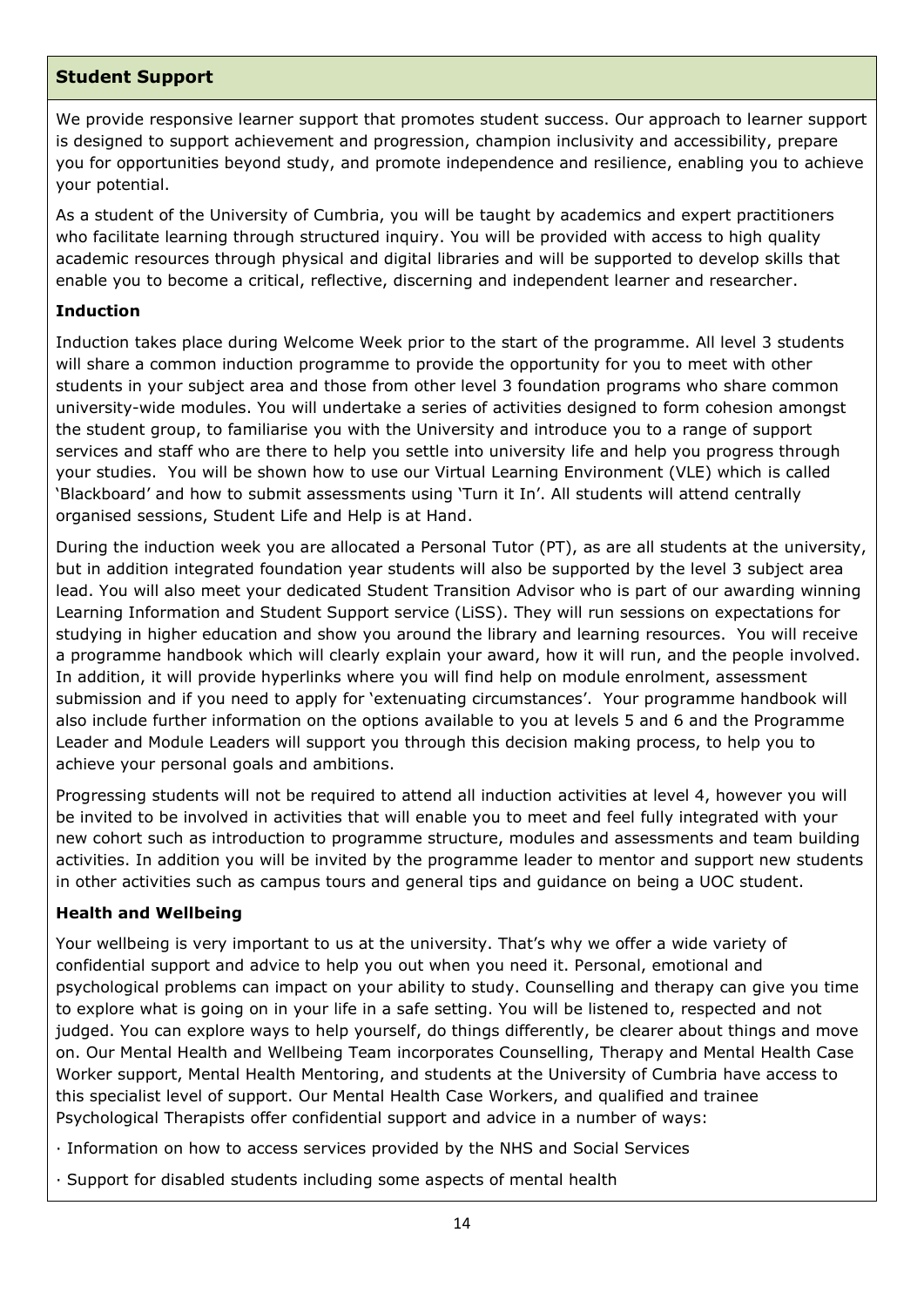· Counselling and therapy service

· Information for staff and students

Appointments are available during the week, with additional workshops and group sessions throughout the year.

More information can be access online: [https://my.cumbria.ac.uk/Student-Life/Support/Health--](https://my.cumbria.ac.uk/Student-Life/Support/Health--Wellbeing/) [Wellbeing/](https://my.cumbria.ac.uk/Student-Life/Support/Health--Wellbeing/)

## **Personal Tutoring**

You will be allocated a Personal Tutor. The Personal Academic Tutor assigned to you offers a tailored support approach that can also integrate you to a broader package of pro-active support if you have additional needs. Your Personal Tutor will be proactively involved in the delivery of your programme and will have contact with you throughout your time at the University.

You will have two formal meetings with your personal tutor and these can be conducted face to face or via skype and/or other communication channels if preferred. They will support your learning and development, including through tutorials, progress reviews and other support such as writing your end of programme student reference as outlined in the Personal Tutoring Policy.

## **Academic Transformation and Achievement Programme**

At Level 4, you will be provided with additional study skills sessions as part of the Academic Transformation and Achievement programme which has been developed in consultation with LiSS. This is intended to provide a sound introduction to all aspects of study skills and personal development at higher education level and involves timetabled sessions which complement the programme delivery.

## **Personal Development Planning**

You may have the opportunity to complete a PDP. This is a facilitated process and may be embedded within the course and available through Pebblepad.

# **General/Specialist Teaching Accommodation and Equipment**

There are a range of specialist rooms that you will use including a sports hall with a specialist gymnastics area, an all weather pitch, a sport science laboratory and computer suites equipped with specialist data analysis software. Whilst different sites possess different facilities, you may access any UoC site and/or where travel is not feasible, alternative equipment may be identified. You may also have access to Salt Ayre sports centre whilst studying at UoC

# **Library and Academic Support (based in Information Services)**

Module leaders will collaborate with Library and Academic Advisors to ensure that your reading and resource lists are current and items are available via the library discovery tool OneSearch. In order to maximise access, availability and usefulness, ebooks and electronic journal titles will, in most cases, be prioritised. You can access a wide range of electronic and print content using [OneSearch](http://cumbria-primo.hosted.exlibrisgroup.com/primo_library/libweb/action/search.do?vid=44UOC_VU1) and you can find out more about key texts, databases and journals for your subject by accessing the library's [subject resources webpages.](http://my.cumbria.ac.uk/StudentLife/Learning/Resources/Subjects/Home.aspx) Where appropriate, module reading and resource lists will be made available to you electronically using the University's [online reading and resource list system.](https://eu.alma.exlibrisgroup.com/leganto/readinglist/lists)

The **Skills@Cumbria** service can help support your academic skills and success throughout your programme. The service is delivered by a team of professional Library and Academic Advisors. It includes a suite of [online self-help resources](https://my.cumbria.ac.uk/Student-Life/Learning/Skills-Cumbria/) accessible 24/7 via the University's website and Blackboard site. It also provides group and individual advice and guidance accessible through and alongside your course and by different means such as face to face, email or virtual. Visit [skills@cumbria](https://my.cumbria.ac.uk/Student-Life/Learning/Skills-Cumbria/) for more details.

# **IT and Technical Support**

Technology is an invaluable asset when it comes to studying, so it's important you know how to make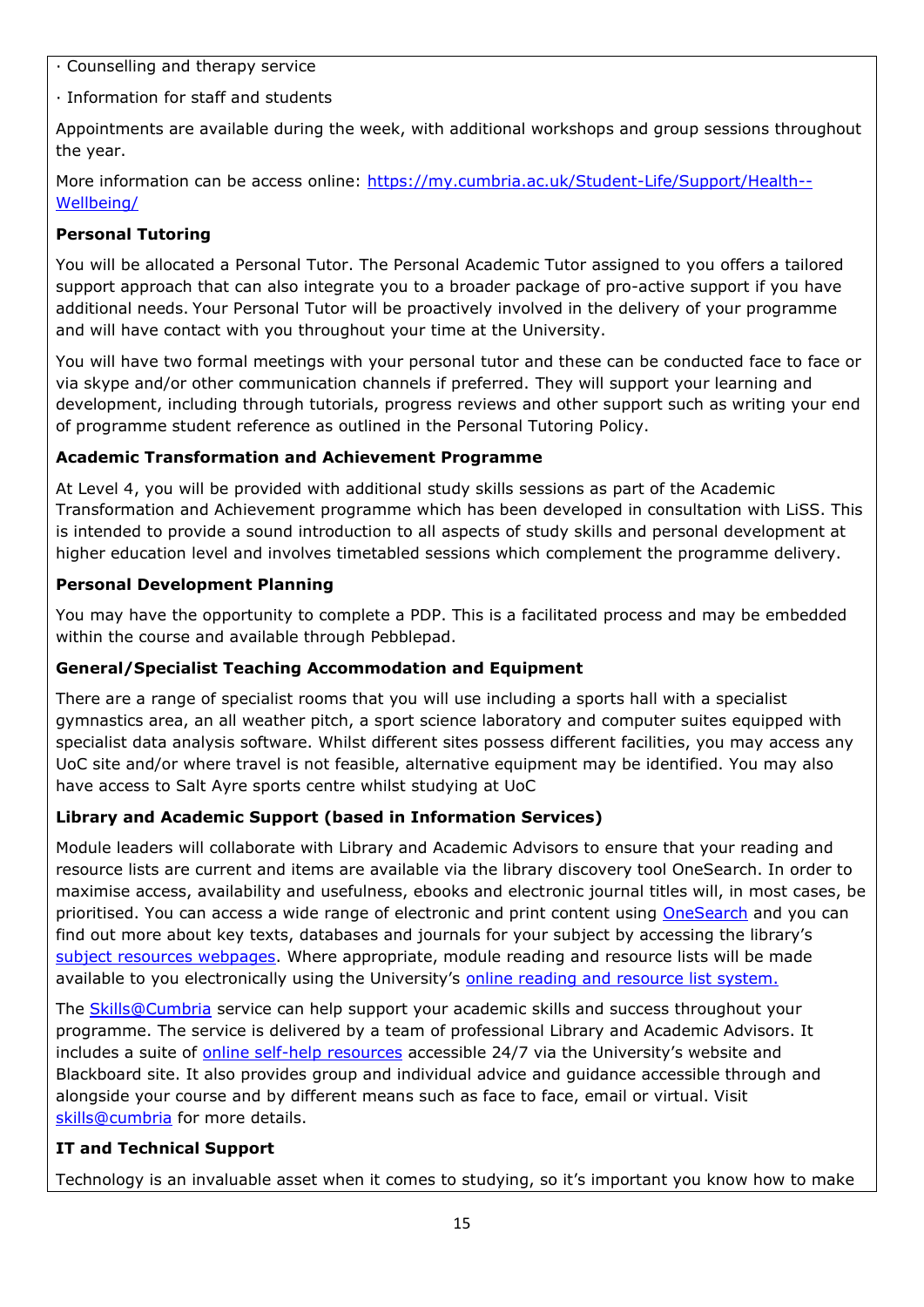the most out of the excellent [facilities](https://www.cumbria.ac.uk/student-life/facilities/it-facilities/) we have available. Our aim is to ensure you can access university electronic resources from anywhere or any device, whether on or off campus. The Student [Hub](https://universityofcumbria.mydaycloud.com/dashboard/allsorts) is your one-stop gateway to all university systems, Outlook email, and OneDrive.

Whether you consider yourself a computer expert or you're not confident about your IT skills, we're always around to ensure you get the level of support you need. We have a wealth of information and support available on the [website](https://my.cumbria.ac.uk/Student-Life/it-media/) and have a dedicated IT Service Desk where you can talk to someone by phone or log your question online from anywhere, at any time.

## **Student Support Services**

Student Support Services offer a wide range of support, including: careers and employability, financial help, counselling, health and wellbeing and support for disabled students and those with specific learning requirements. We also offer mentoring by trained students which you can request at any point during your studies. We know that you want to get the most out of your programme, make the best use of your time and find or continue in the career you always dreamed of. Access university support and facilities easily and quickly via the [website](https://my.cumbria.ac.uk/) and/or via the Student Services guidance tile on the [Student Hub.](https://universityofcumbria.mydaycloud.com/dashboard/staff-home)

In addition to the range of guidance above, you have the opportunity to further develop your personal, academic and professional skills by taking part in a number of initiatives coordinated and delivered by professional services advisers:

# **Student Transition Advisor Support (level 3)**

During the first year of your programme (year 0) you will have access to support from dedicated Student Transition Advisors. These advisors will provide you with individual academic and pastoral support alongside the academic team to ensure you reach your full potential whilst you are on this programme. In particular, they will help you to adjust adjustment to university study, assist you in the navigation of the academic environment, policies, expectations and signposting to a wide range of services. They also work with you and your personal tutor to help you to develop your own strategies for effective study and provide additional one-to-one and group support in academic writing and numeracy skills.

A key feature of the foundation year programme is the additional student support that has been built into the modules in particular the Essential University Skills 1 and Essential University Skills 2 modules that have an additional 12 contact hours included to enable staff to provide additional individual and group tutorials facilitated by the Student Transition Advisors.

# **Headstart**

Head Start is a self-learning pre-entry module that is completed online and at your own pace. The module gives new undergraduate students an opportunity to prepare for their transition into university and to start to develop the academic skills that will help them become successful students.

All UG students are given the opportunity to register and complete Head Start prior to entry on their main programme of study. If you haven't been able to complete Head Start before starting your course, you can access the module via Blackboard by selecting the Skills@Cumbria tab and then the Head Start tile. Learning at university, academic writing and referencing are the key topics introduced in the module and previous students have told us how useful they have found the online resources and activities.

# **Head Start Plus**

Head Start Plus is also an online skills development course, designed to support students who are about or who have just started study at level 5 or 6 ( $2<sup>nd</sup>$  and  $3<sup>rd</sup>$  year undergraduate). This course is particularly recommended to students who may not have studied at HE level for some time or who are transitioning into the higher HE levels. The course provides a useful refresh on academic skills and practice and an insight into the expectations of tutors at those levels.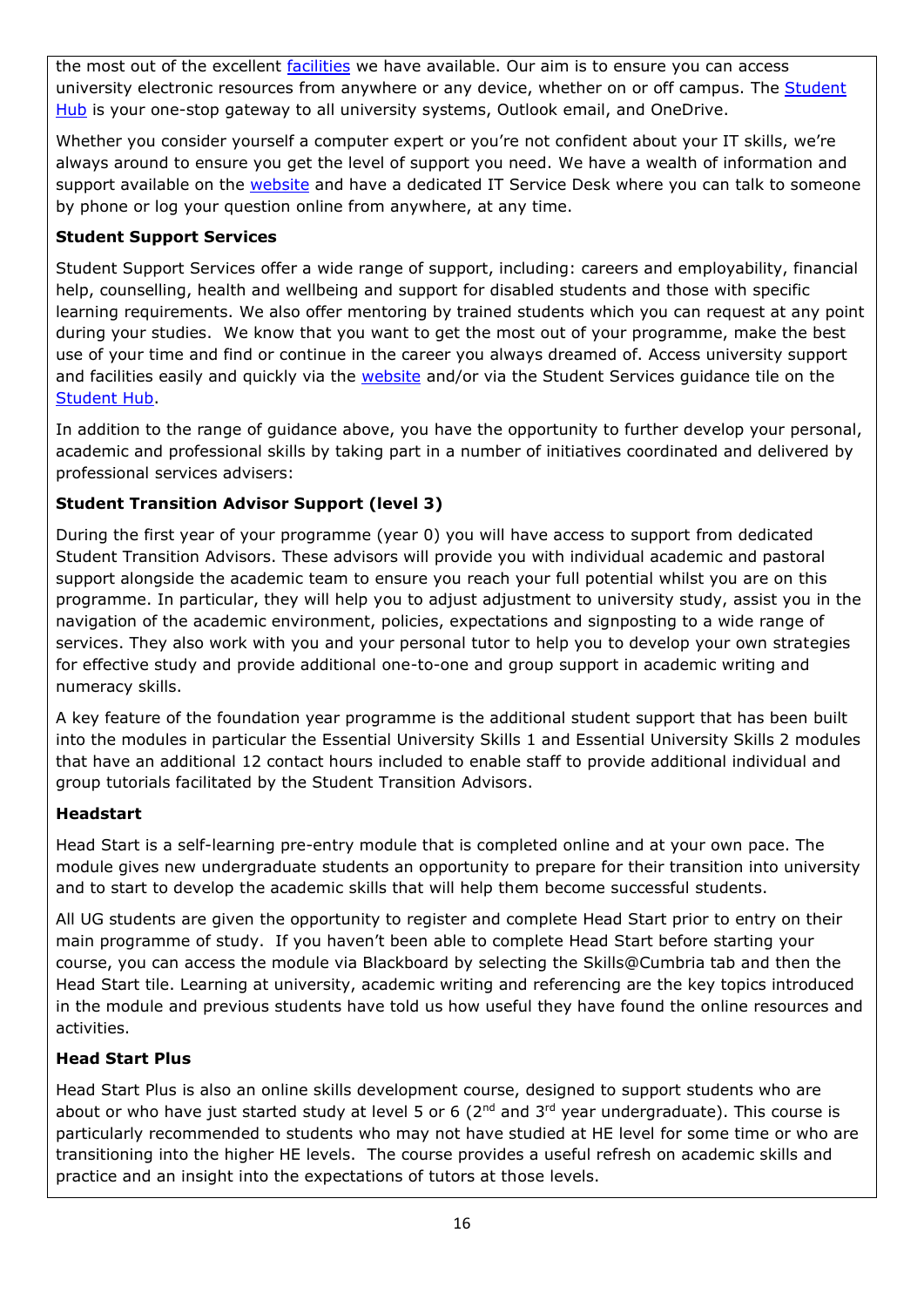This course is free and available via the Open Education Platform powered by Blackboard. To access the course, follow the link to<https://openeducation.blackboard.com/cumbria> and set-up a free account with Open Education. Once logged on, select the course free of charge and work through it at your own pace.

## **Peer Mentoring @ Cumbria**

You will be allocated a student Mentor who will be in touch to offer a non-judgemental and friendly hand and to help with various aspects of your student experience, from making friends to settling in, to helping you understand the expectations of academic study and dealing with assessment worries.

#### **Mature Students' Events**

Whether it is a coffee morning, lunchtime gathering or a social event, there are events happening throughout the year to link you up with other mature students who will also be juggling a number of commitments alongside their studies.

#### **Help is at Hand Events**

Keep a look out for these interactive events on campus around October and January. You are encouraged to attend these as they showcase the range of support available here and give you the opportunity to talk to people from Finance, Accommodation, the Students' Union, the Wellbeing and Disability Team etc.

#### **Career Ahead+**

Career Ahead+ is the University of Cumbria's Employability Award. Completing Career Ahead+ will help you recognise and develop your skills, providing a greater opportunity for you to get the job you want when you graduate. The award is based on what employers look for in an ideal candidate, in relation to skills, knowledge and experience. You will be supported with career direction, gaining experience, and providing all the skills needed to complete the perfect application and be successful in that all important job interview. Contact [careerahead@cumbria.ac.uk](mailto:careerahead@cumbria.ac.uk) or visit [www.cumbria.ac.uk/careerahead](http://www.cumbria.ac.uk/careerahead) for more information.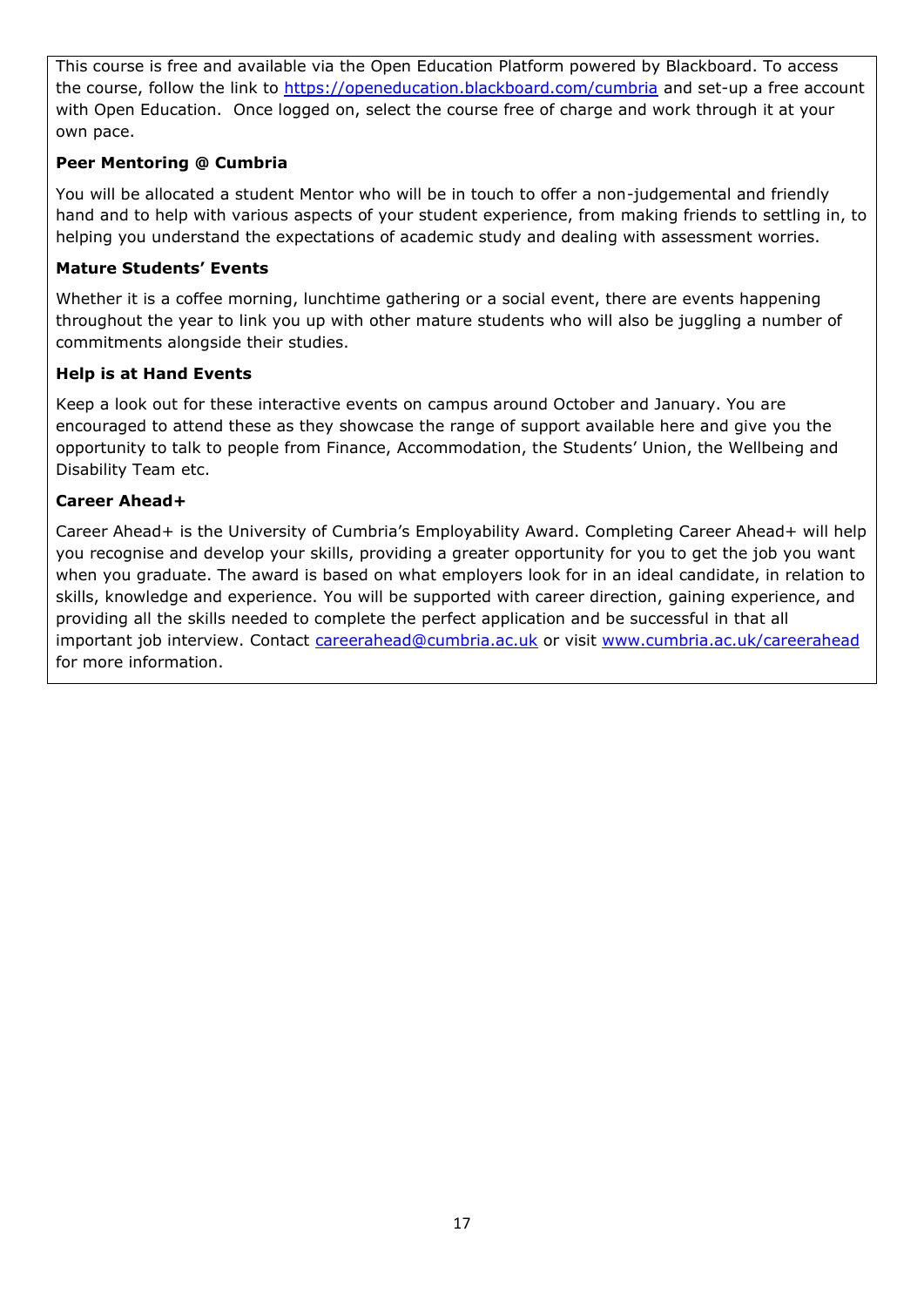| <b>Programme Curriculum Map</b> |                       |                                                             |                |                          |                                       |
|---------------------------------|-----------------------|-------------------------------------------------------------|----------------|--------------------------|---------------------------------------|
| <b>Academic</b><br><b>Level</b> | <b>Module</b><br>Code | <b>Module Title</b>                                         | <b>Credits</b> | <b>Module</b><br>Status* | <b>Programme Outcomes</b><br>achieved |
| 3                               | <b>UNIF3003</b>       | <b>Essential University Skills 1</b>                        | 20             | Compulsory               | K2; S1                                |
| 3                               | <b>UNIF3010</b>       | Contemporary Issues and the Media                           | 20             | Compulsory               | K2; S1                                |
| $\overline{3}$                  | <b>UNIF3006</b>       | Sport in Action                                             | 20             | Compulsory               | K1, K2; S3                            |
| 3                               | <b>UNIF3004</b>       | <b>Essential University Skills 2</b>                        | 20             | Compulsory               | K2; S1                                |
| 3                               | <b>UNIF3008</b>       | Leading and Managing Individuals and<br>Organisations       | 20             | Compulsory               | K2; S1                                |
| 3                               | <b>UNIF3009</b>       | <b>Individual Case Study</b>                                | 20             | Compulsory               | K1, K2; S1, S2                        |
| $\overline{4}$                  | <b>SPAG 4000</b>      | Personal and Professional Development                       | 20             | Compulsory               | K4; S4, 5, 8, 9                       |
| $\overline{4}$                  | <b>SPAG 4006</b>      | Developing the Practitioner Toolkit                         | 20             | Compulsory               | $K3, 5; S4 - 7, 9$                    |
| $\overline{4}$                  | <b>SPAG 4007</b>      | Introduction to Sport Development                           | 20             | Compulsory               | K3, 4, 5; S4 - 7                      |
| $\overline{4}$                  | <b>SPAG 4012</b>      | Introduction to Sport Psychology                            | 20             | Compulsory               | K3, 4, 5; S4 - 7                      |
| $\overline{4}$                  | <b>SPAG 4004</b>      | Principles of Human Movement and Function                   | 20             | Compulsory               | K3, 4; S4 - 9                         |
| $\overline{4}$                  | <b>SPAG 4008</b>      | Multi-Skills Development in Physical Education and<br>Sport | 20             | Compulsory               | K3, 5; S4 - 7                         |
| 5                               | <b>SPAG 5008</b>      | Delivering Sport and the Physical Education<br>Curriculum   | 20             | Compulsory               | K6, 7; S10, 11, 15                    |
| 5                               | <b>SPAG 5013</b>      | Leadership and Relationships in Sport                       | 20             | Compulsory               | K6 - 8; S10 - 15                      |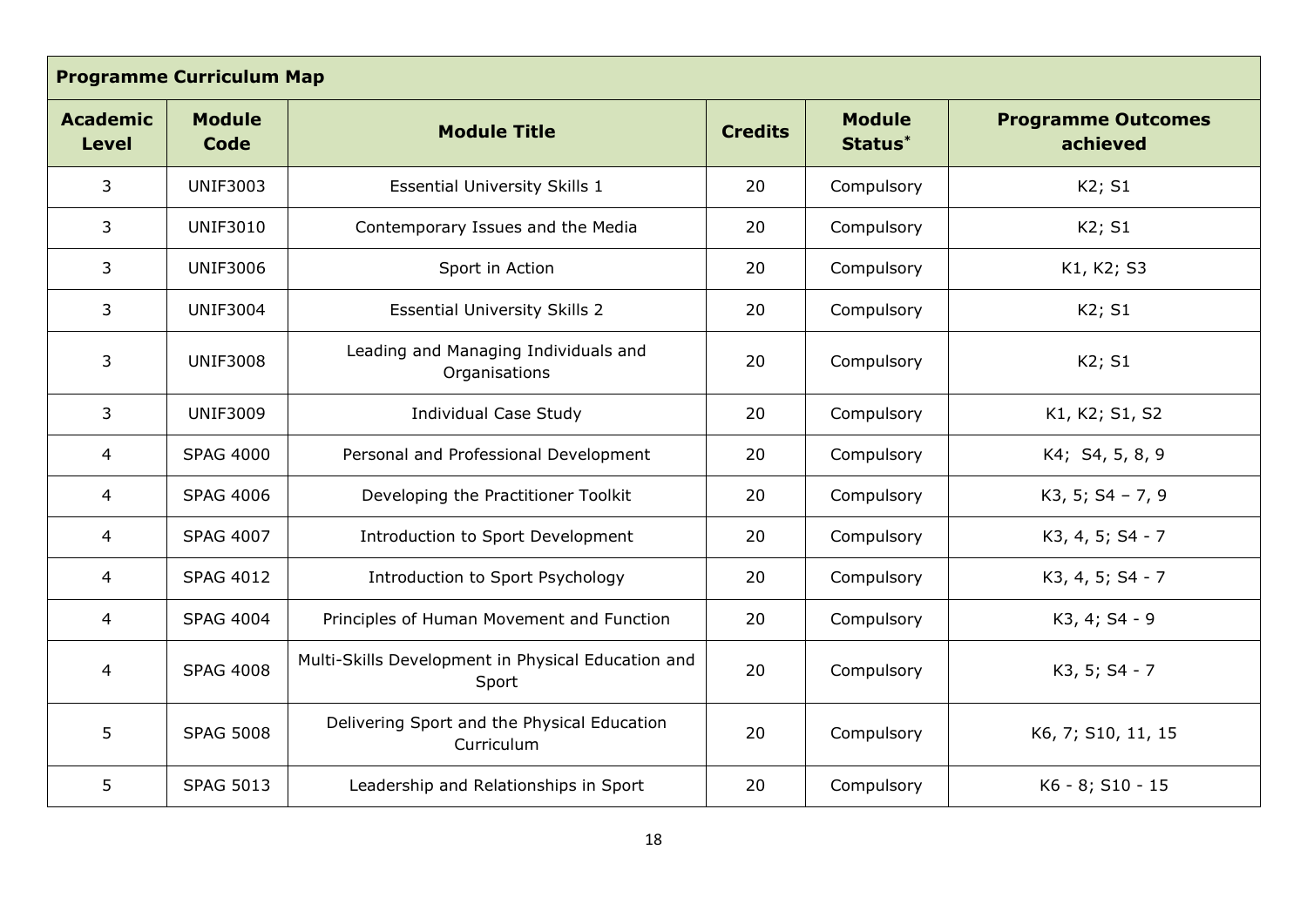| 5                                                                                                                      | <b>SPAG 5006</b>                                                             | Work Based Learning                                           | 20 | Compulsory | K6 - 8; S10 -12         |  |
|------------------------------------------------------------------------------------------------------------------------|------------------------------------------------------------------------------|---------------------------------------------------------------|----|------------|-------------------------|--|
|                                                                                                                        |                                                                              |                                                               |    |            |                         |  |
| 5                                                                                                                      | <b>SPAG 5000</b>                                                             | Investigative Techniques                                      | 20 | Compulsory | K6, 7; S10 - 15         |  |
| 5                                                                                                                      | <b>SPAG 5014</b>                                                             | <b>Outdoor and Adventurous Activities</b>                     | 20 | Compulsory | K6, 8; S10, 11, 14, 15  |  |
| 5                                                                                                                      | <b>SPAG 5007</b>                                                             | Developing Communities through Sport                          | 20 | Compulsory | K6 - 8; S10, 11, 14, 15 |  |
| 6                                                                                                                      | <b>SAPG 6000</b>                                                             | Independent Investigative Project                             | 40 | Compulsory | K12; S20                |  |
| 6                                                                                                                      | <b>SPAG 6007</b>                                                             | Current Issues in Sport Development and Physical<br>Education | 20 | Compulsory | K9 - 11; S16 - 19       |  |
| 6                                                                                                                      | <b>SPAG 6014</b>                                                             | Managing Community Events                                     | 20 | Compulsory | K9, 11; S16 - 19        |  |
| 6                                                                                                                      | <b>SPAG 6008</b>                                                             | Club and Coach Development                                    | 20 | Compulsory | K9 - 11; S16 - 19       |  |
| 6                                                                                                                      | <b>SPAG 6013</b>                                                             | Performance Analysis in Sport                                 | 20 | Compulsory | K9 - 11; S16 - 19       |  |
| <b>Notes</b>                                                                                                           |                                                                              |                                                               |    |            |                         |  |
| This programme operates in accordance with the University's Academic Regulations and Academic Procedures and Processes |                                                                              |                                                               |    |            |                         |  |
|                                                                                                                        | A failed student will not be permitted to re-register on the same programme. |                                                               |    |            |                         |  |

| $\mathsf{I}$ * Key to Module Statuses |                                                                                                                                                                                                                                   |
|---------------------------------------|-----------------------------------------------------------------------------------------------------------------------------------------------------------------------------------------------------------------------------------|
| <b>Compulsory Modules</b>             | Must be taken although it may possible to condone/compensate as a marginal fail (within the limits set out in the Academic<br>Regulations and provided that all core or pass/fail elements of module assessment have been passed) |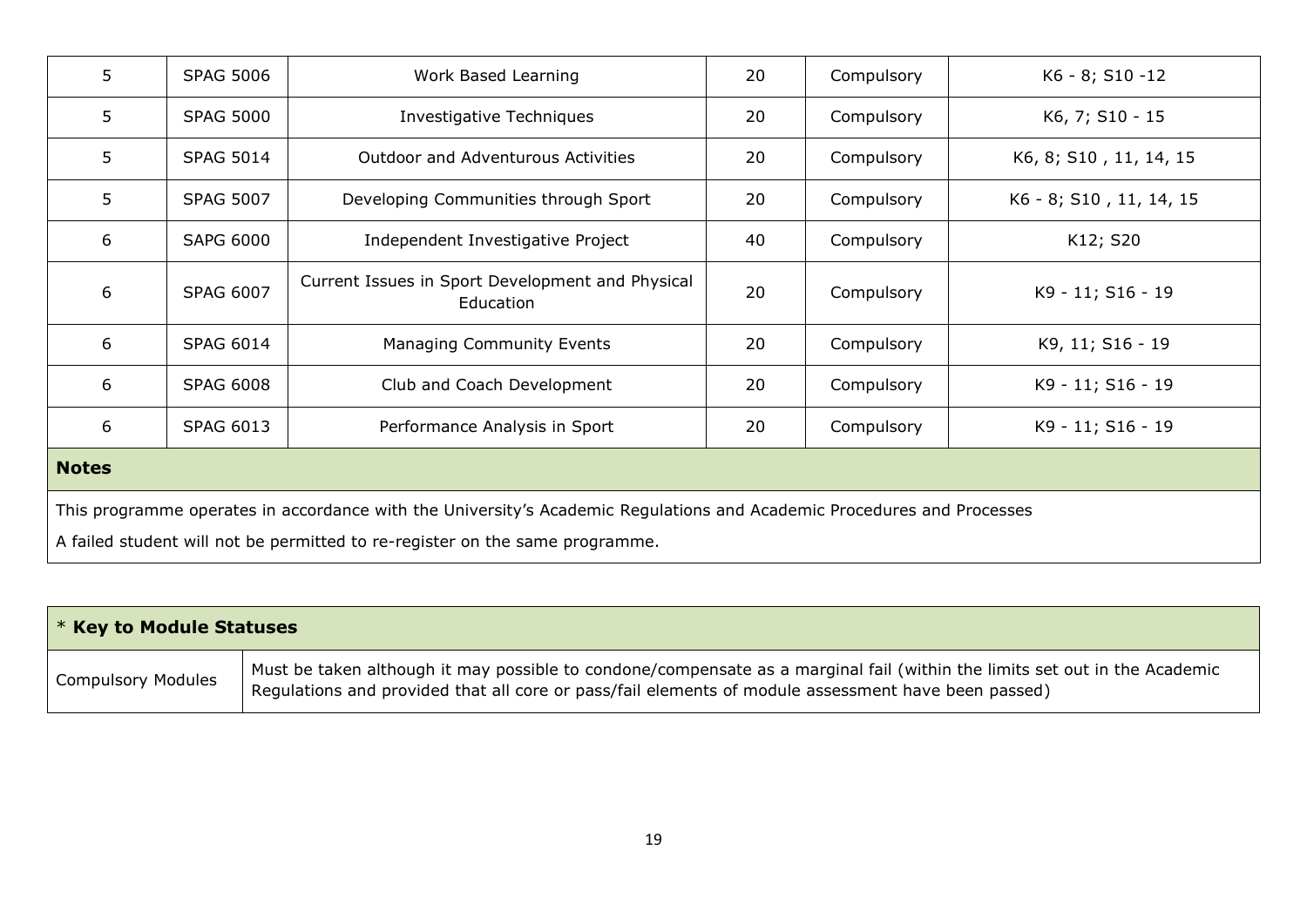| <b>Programme Delivery Structure: Full Time</b> |                                                                              |                                                                                                               |                                                                     |                                                            |  |  |
|------------------------------------------------|------------------------------------------------------------------------------|---------------------------------------------------------------------------------------------------------------|---------------------------------------------------------------------|------------------------------------------------------------|--|--|
|                                                |                                                                              | <b>Delivery Pattern</b>                                                                                       |                                                                     |                                                            |  |  |
| <b>Module</b><br>Code                          | <b>Module Title</b>                                                          | <b>Autumn Semester /</b><br><b>Spring Semester /</b><br><b>Extended Spring</b><br><b>Semester / Year-Long</b> | <b>Method(s) of Assessment</b>                                      | <b>Approximate</b><br><b>Assessment</b><br><b>Deadline</b> |  |  |
| <b>UNIF3003</b>                                | <b>Essential University Skills 1</b>                                         | Autumn                                                                                                        | Written assignment (50%)<br>Presentation (50%)                      | Mid Semester 1<br>End Semester 1                           |  |  |
| <b>UNIF3004</b>                                | <b>Essential University Skills 2</b>                                         | Spring                                                                                                        | Written assignment (50%)<br>Presentation (50%)                      | Mid Semester 2<br>End Semester 2                           |  |  |
| <b>UNIF3010</b>                                | Contemporary Issues and the Media                                            | Autumn                                                                                                        | Written Assignment (40%)<br>Set Exercise (DVD News<br>Report) (60%) | Mid Semester 1<br>End Semester 1                           |  |  |
| <b>UNIF3008</b>                                | Leading and Managing Individuals and<br>Organisations                        | Spring                                                                                                        | Presentation (40%)<br>Written Assignment (60%)                      | Mid Semester 2<br>End Semester 2                           |  |  |
| <b>UNIF3009</b>                                | <b>Individual Case Study</b>                                                 | Spring                                                                                                        | Portfolio (40%)<br>Presentation (60%)                               | Mid Semester 2<br>End Semester 2                           |  |  |
| <b>UNIF3006</b>                                | Sport in Action                                                              | Autumn                                                                                                        | Portfolio (100%)                                                    | End Semester 1                                             |  |  |
|                                                | Students exiting at this point with 120 credits would receive a FdCert Sport |                                                                                                               |                                                                     |                                                            |  |  |
| <b>SPAG 4000</b>                               | Personal and Professional Development                                        | Autumn                                                                                                        | Report (50%)<br>Oral Presentation (50%)                             | Mid Semester 1<br>End Semester 1                           |  |  |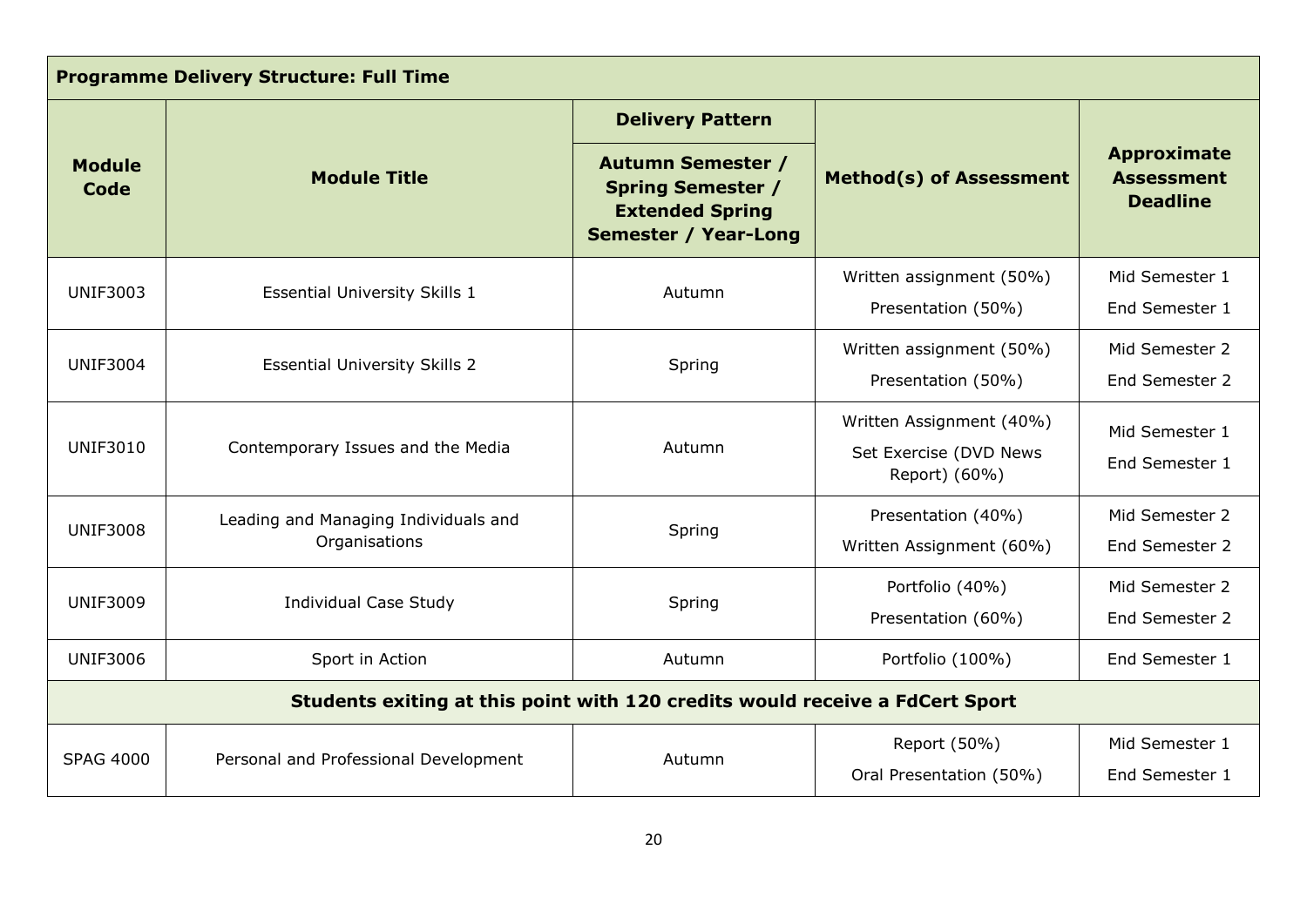| <b>SPAG 4006</b> | Developing the Practitioner Toolkit                                                                          | Autumn    | Portfolio (100%)                                                        | End Semester 1                   |
|------------------|--------------------------------------------------------------------------------------------------------------|-----------|-------------------------------------------------------------------------|----------------------------------|
| <b>SPAG 4004</b> | Principles of Human Movement and Function                                                                    | Spring    | Oral presentation (60%<br>Written Exam (40%)                            | Mid Semester 2<br>End Semester 2 |
| <b>SPAG 4007</b> | Introduction to Sport Development and Health<br>Promotion                                                    | Spring    | Written Assignment (50%)<br>Portfolio (50%)                             | Mid Semester 2<br>End Semester 2 |
| <b>SPAG 4012</b> | Introduction to Sport Psychology                                                                             | Autumn    | <b>Practical Skills Assessment</b><br>(50%)<br>Written Assignment (50%) | Mid Semester 1<br>End Semester 1 |
| <b>SPAG 4008</b> | Multi-Skills Development in Physical Education<br>and Sport                                                  | Spring    | Portfolio (100%)                                                        | End Semester 2                   |
|                  | Students exiting at this point with 240 credits would receive a CertHE Sport Coaching and Physical Education |           |                                                                         |                                  |
| <b>SPAG 5008</b> | Delivering Sport and the Physical Education<br>Curriculum                                                    | Autumn    | Portfolio (100%)                                                        | End Semester 1                   |
| <b>SPAG 5013</b> | Leadership and Relationships in Sport                                                                        | Autumn    | Written Assignment (50%)<br>Oral Presentation (50%)                     | Mid Semester 1<br>End Semester 1 |
| <b>SPAG 5006</b> | Work Based Learning                                                                                          | Year-long | Set Exercise (qualificatory)<br>Written Assignment (100%)               | Mid Semester 1<br>End Semester 2 |
| <b>SPAG 5000</b> | Investigative Techniques                                                                                     | Spring    | Written Assignment (50%)<br>Oral Presentation (50%)                     | Mid Semester 2<br>End Semester 2 |
|                  |                                                                                                              |           |                                                                         |                                  |
| <b>SPAG 5014</b> | <b>Outdoor and Adventurous Activities</b>                                                                    | Spring    | Oral Presentation (100%)                                                | End Semester 2                   |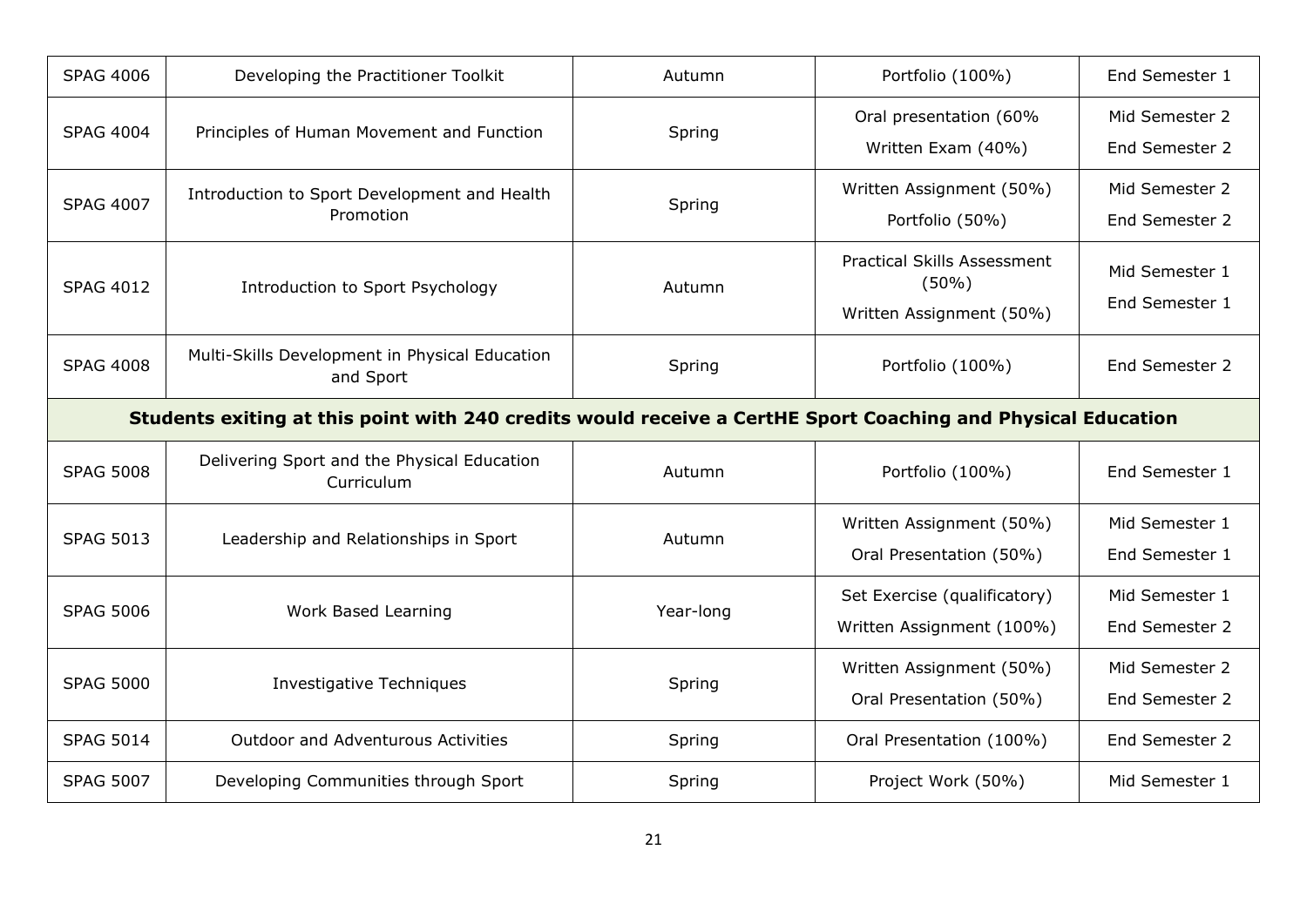|                                                                                                                    |                                                                                                             |           | Oral Presentation (50%)                                           | End Semester 1                   |  |  |  |
|--------------------------------------------------------------------------------------------------------------------|-------------------------------------------------------------------------------------------------------------|-----------|-------------------------------------------------------------------|----------------------------------|--|--|--|
|                                                                                                                    | Students exiting at this point with 360 credits would receive a DipHE Sport Coaching and Physical Education |           |                                                                   |                                  |  |  |  |
| <b>SPAG 6000</b>                                                                                                   | Independent Investigative Project                                                                           | Year-Long | Dissertation (80%)<br>Oral Presentation (20%)                     | End Semester 2<br>End Semester 2 |  |  |  |
| <b>SPAG 6014</b>                                                                                                   | Managing Community Events                                                                                   | Spring    | Portfolio (70%)<br><b>Practical Skills Assessment</b><br>$(30\%)$ | End Semester 2<br>End Semester 2 |  |  |  |
| <b>SPAG 6008</b>                                                                                                   | Club and Coach Development                                                                                  | Autumn    | Oral Presentation (50%)<br>Written Assignment (50%)               | Mid Semester 1<br>End Semester 1 |  |  |  |
| <b>SPAG 6013</b>                                                                                                   | Performance Analysis in Sport                                                                               | Autumn    | Oral Presentation (100%)                                          | End Semester 1                   |  |  |  |
| <b>SPAG 6007</b>                                                                                                   | Current Issues in Sport Development and<br><b>Physical Education</b>                                        | Spring    | Oral Presentation (30%)<br>Project Work (70%)                     | Mid Semester 2<br>End Semester 2 |  |  |  |
| Students exiting at this point with 420 credits wold receive an Ordinary BSc Sport Coaching and Physical Education |                                                                                                             |           |                                                                   |                                  |  |  |  |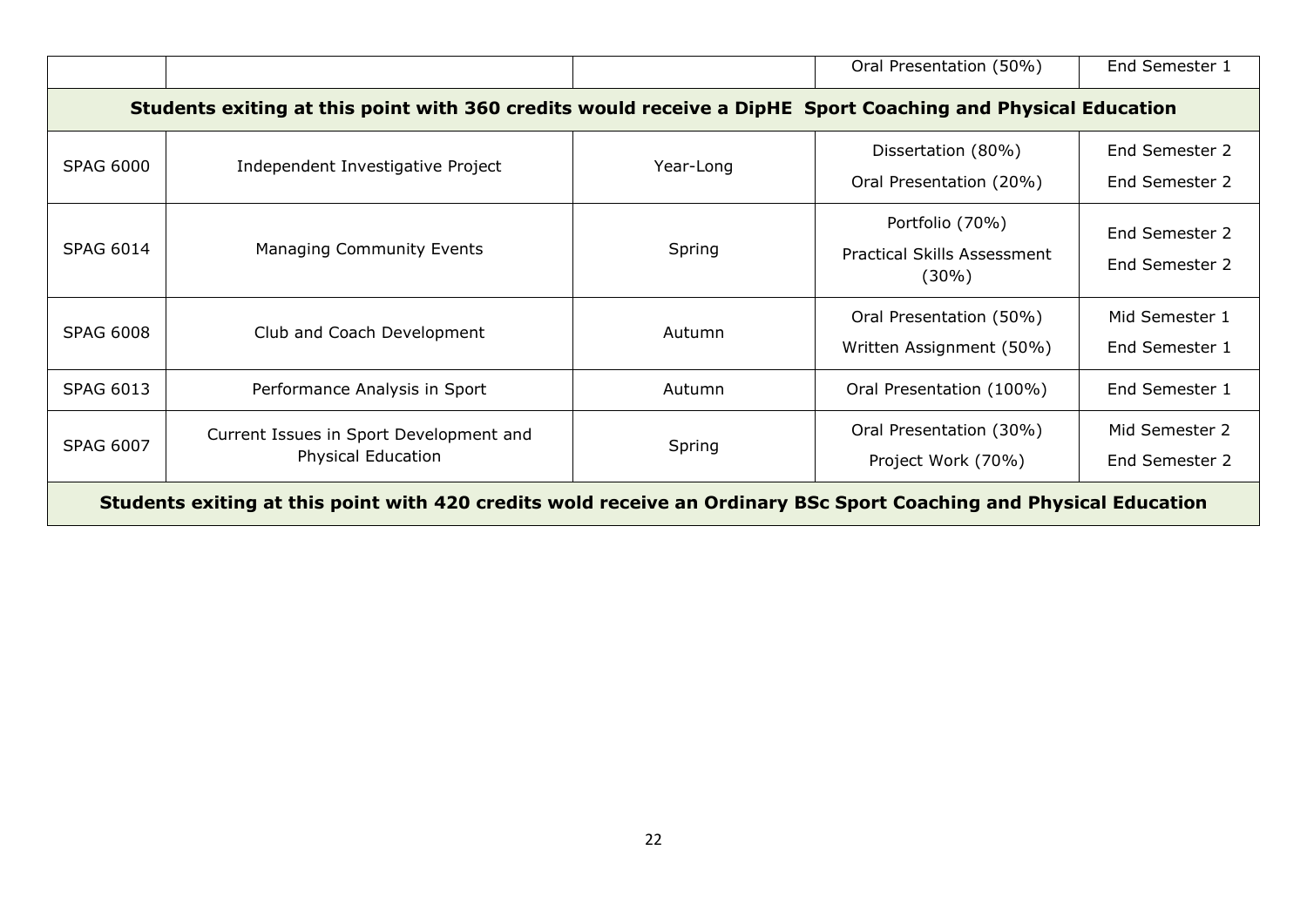| Methods for Evaluating and Improving the Quality and Standards of Learning                                                                                                                                                                                           |                                                                                                                                                                                                                                                                                                                                                                                                                                                                                                                                                                                                                                                                                                                                                                                                                                                                                                                                                 |  |  |  |  |
|----------------------------------------------------------------------------------------------------------------------------------------------------------------------------------------------------------------------------------------------------------------------|-------------------------------------------------------------------------------------------------------------------------------------------------------------------------------------------------------------------------------------------------------------------------------------------------------------------------------------------------------------------------------------------------------------------------------------------------------------------------------------------------------------------------------------------------------------------------------------------------------------------------------------------------------------------------------------------------------------------------------------------------------------------------------------------------------------------------------------------------------------------------------------------------------------------------------------------------|--|--|--|--|
| <b>Mechanisms used for the</b><br><b>Review and Evaluation of</b><br>the Curriculum and<br><b>Learning, Teaching and</b><br><b>Assessment Methods</b>                                                                                                                | <b>Module Evaluation</b><br>$\bullet$<br>Programme Validation and Periodic Review<br>$\bullet$<br><b>Annual Monitoring</b><br>$\bullet$<br>Peer Review of Teaching<br>$\bullet$<br><b>External Examiner Reports</b><br>$\bullet$<br>Student Success and Quality Assurance Committee<br>$\bullet$<br>Involvement of student representatives on course / school<br>$\bullet$<br>committees.<br>Regular Programme Team meetings.<br>$\bullet$<br>Regular engagement via AQD<br>$\bullet$<br>Engagement of industry stakeholders in projects, conferences,<br>$\bullet$<br>seminars and real world experiences<br>Knowledge Transfer Partnerships and other industry related<br>$\bullet$<br>activities<br>Professional Body Accreditation Mechanism<br>$\bullet$<br>Meetings with fellow academics at other universities<br>$\bullet$<br>Engagement with conferences and professional bodies<br>$\bullet$<br>Level 3 Management Group<br>$\bullet$ |  |  |  |  |
| <b>Mechanisms used for</b><br>gaining and responding to<br>feedback on the quality of<br>teaching and the learning<br>experience - gained from:<br>Students, graduates,<br>employers, placement and<br>work-based learning<br>providers, other<br>stakeholders, etc. | <b>Staff Student Forum</b><br>$\bullet$<br><b>Module Evaluation Forms</b><br>$\bullet$<br>Programme Evaluation: National Student Survey, UK<br>$\bullet$<br><b>Engagement Survey</b><br>Module/Programme/Personal tutorials<br>$\bullet$<br>Meetings with External Examiners<br>$\bullet$<br>Informal consultative meetings with students<br>$\bullet$<br>Peer Review Process<br>$\bullet$<br>Guest Speakers and Specialist Delivery Lecturers.<br>$\bullet$<br>Analysis of student results: progression, retention and<br>$\bullet$<br>classification profiles<br>Industry Forum with Higher Apprenticeship Partners<br>$\bullet$<br>Feedback from students into the personal tutor system<br>$\bullet$                                                                                                                                                                                                                                        |  |  |  |  |

| <b>Date of Programme</b><br><b>Specification Production:</b> | February 2019 |
|--------------------------------------------------------------|---------------|
| <b>Date Programme</b><br><b>Specification was last</b>       | December 2021 |